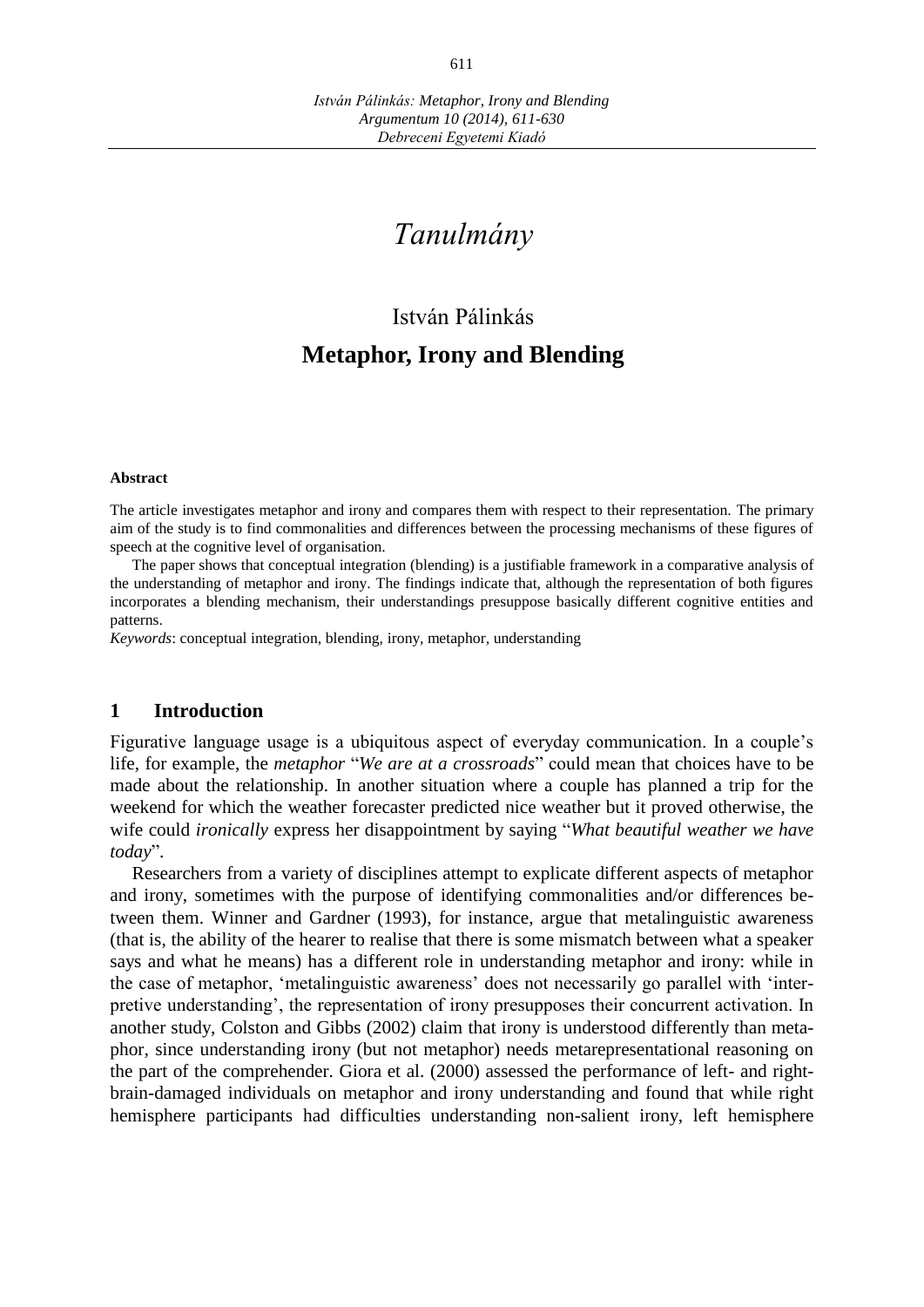#### *István Pálinkás: Metaphor, Irony and Blending Argumentum 10 (2014), 611-630 Debreceni Egyetemi Kiadó*

patients were impaired in their representation of conventional (salient) metaphors.<sup>1</sup> According to Giora and her associates, this supports the idea that salient meanings are processed in the left hemisphere and less salient meanings are processed in the right hemisphere (see also Burgess & Simpson 1988, Van Lancker & Kempler 1993). Eviatar and Just (2006) also show differential hemispheric sensitivity to metaphor and irony and argue that while metaphor comprehension involves some degree of visual imagery, the representation of irony is a matter of semantic/logical processes rather than of, what they call, a "visual transformation". A somewhat opposing view is taken by Winner (1988), who claims that the comprehension of irony is a social-analytic exercise in which the hearer is expected to recognise the speaker's beliefs and attitudes. In contrast, the representation of metaphor is primarily a logical-analytic task in which the hearer must recognise matches between divergent aspects of experience (see also Katz 2005). Winner also states that metaphor and irony differ in terms of both function and structure: the functional difference is that while metaphor is used to *describe* (as in "*The world is a desert*" to express 'emptiness'), irony is applied to *evaluate* (as in Winner's example, in which Hamlet, by saying "*[Thrift, thrift, Horatio! The funeral baked meats/Did coldly](http://www.shakespeare-navigators.com/hamlet/H12.html#180)  [furnish forth the marriage tables.](http://www.shakespeare-navigators.com/hamlet/H12.html#180)*", bitterly jokes about the timing of her mother's marriage by ironically stating that the real reason his mother got married again so soon after her husband's death was that she could save money by serving the leftover funeral refreshments to the wedding guests). From a structural point of view, the difference between the two figures of speech is that while metaphor is a matter of similarity, the essence of irony is the relation of incongruence (see also Winner & Gardner 1993, Colston & Gibbs 2002). A further significant difference between the two figures was identified by Gibbs and O'Brien (1991), who contend that unlike ironic statements, metaphors invite further elaborations of their meanings once understood. Kreuz and Caucci (2009: 327) also compared metaphor and irony and argue that "identifying ironic statements in context is more difficult than identifying metaphors", since most common metaphors (like, for instance, "*The road was a snake*") have a rather evident literal connection between the domains involved (that is, 'curvy', for instance, serving as the literal connection between 'road' and 'snake' in the above example). In terms of irony, no such literal connection exists. Finally, Kreuz et al. (1999) draw attention to the fact that if a hearer fails to identify the proper pragmatic cues and constraints (for example, the ironic tone of voice or various kinesic features), irony can easily be misunderstood (might be taken in a non-figurative sense). Along these lines, the literal interpretation of an ironic statement is at least plausible. As opposed to this, as Kreuz and his associates claim, few people would interpret metaphors (e.g. "*The road was a snake*") as literal statements. 2

<sup>1</sup> The literature has also provided evidence for *right* hemisphere involvement in metaphor comprehension (Bottini et al. 1994, Brownell 1984, 1988, 2000, Pynte et al. 1996, Vitacco et al. 2002), and for *left* hemisphere functioning in the representation of irony (Shamay- Tsoory & Aharon-Peretz 2007, Uchiyama et al. 2006, Wang et al. 2006, Zaidel et al. 2002). However, only few of these studies (e.g. Pynte et al. (1996)) are *primarily* concerned with the 'conventionality' of the experimental items.

<sup>2</sup> It should be noted in passing that Kreuz et al.'s (1999) distinction is consistent with the idea that irony should *not* be seen as figurative in the same sense as metaphor: in most cases, (verbal) irony is used to express negative evaluation on the part of the speaker and requires the hearer to *decipher* an implied message. As an example, consider the situation in which someone is apparently bored at a party and expresses his disappointment in an ironic fashion by saying "*I'm having an absolutely wonderful time*".

On the other hand, one of the figurative functions of metaphor is to express the "(literally) inexpressible" (Cacciari 1998: 121). Consider the example of 'a warm, richly textured organ chord', which alludes to the sensory experience of an "auditory timbre" (cf. Beck 1978, Marks 1982). This metaphor is used to describe something (an organ chord) in terms of (knowledge about) other domains of experience (heat, texture/cloth).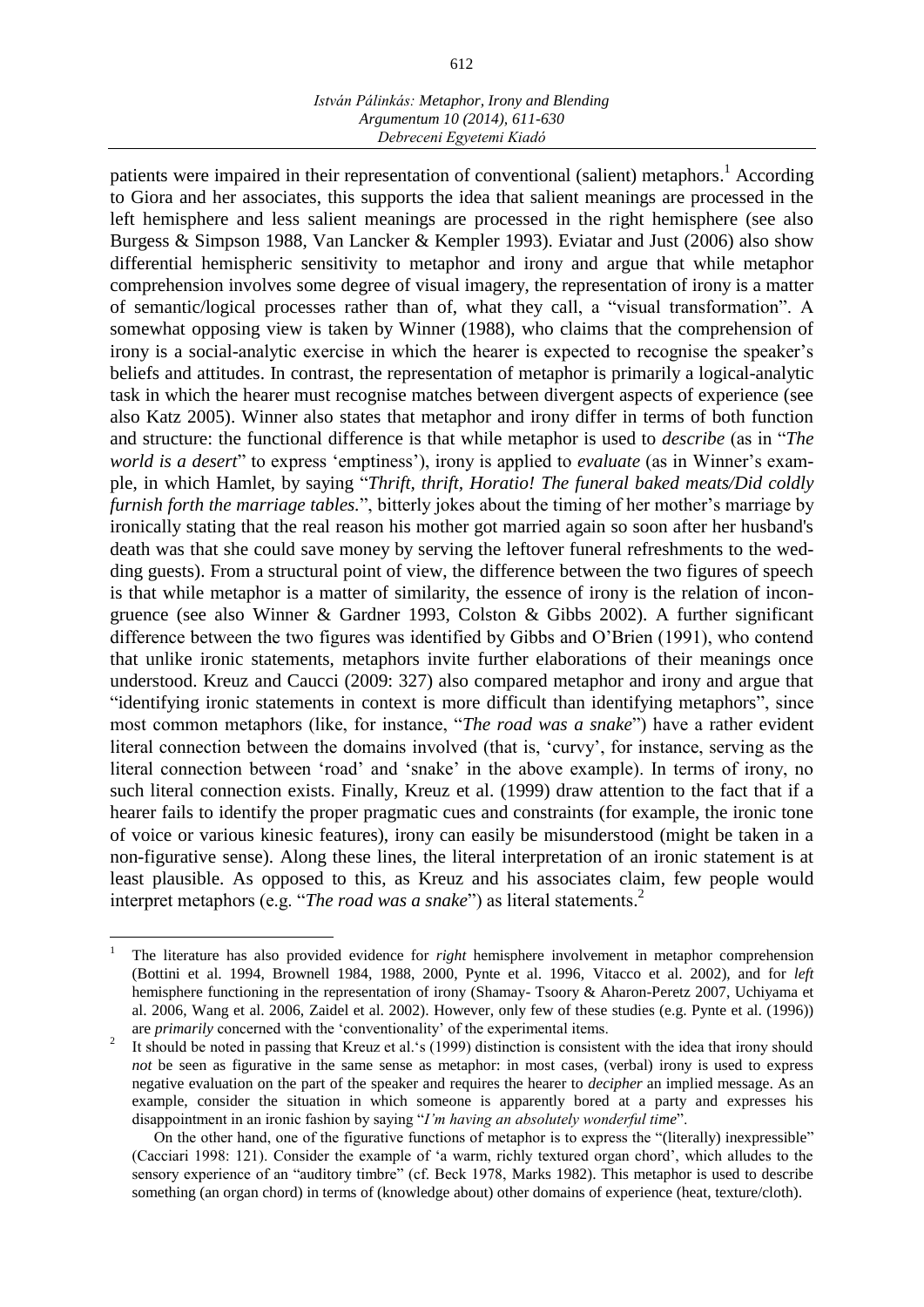Besides differences between metaphor and irony, however, these two figures can be related in a number of ways: first, as Colston and Gibbs (2002) argue, the cognitive processes behind understanding metaphor and irony might not be different. Second, Rapp et al. (2010) found that the brain region called the 'left inferior parietal lobule' is involved in the comprehension of both figurative phenomena discussed. Third, Camp (2006), Frith and Frith (2003), Griffin et al. (2006) and Happé (1993) claim that both metaphor and irony presuppose "mentalizing" (or, in other terminology, 'theory of mind') capabilities, which incorporate a hearer's implicit ability to attribute mental states to others. Finally, Regel et al. (2010) argue that pragmatic knowledge seems to influence the interpretation of the communicative intent of both figures.

The present paper further investigates metaphor and irony in terms of similarities and potential differences in the way these figures of speech are understood. In my analysis I will compare metaphor and irony in relation to the role conceptual integration plays in their representation. The theoretical framework for the examination of irony is Blending Theory (Fauconnier & Turner 1994, 1998, 2002), which presupposes a set of cognitive operations for combining mental content from multiple conceptual spaces. The analysis of irony in that framework will then be compared to a model of metaphor in which conceptual integration is also fundamental. Before delving into the comparative analysis, however, let us see how those figures can be interpreted in terms of conceptual integration.

#### **2 What is Metaphor?**

 $\overline{a}$ 

# *2.1 The Lakoffian View of Metaphor*

In its history, metaphor has been explained under different theoretical paradigms. This section provides an outline of some of the most articulated ones and describes my understanding of metaphor in Blending Theory (Fauconnier & Turner 1994, 1998, 2002).

For more than 2,000 years metaphor was studied within the discipline called rhetoric. This area of science originates in ancient Greece, and aimed to improve the ability of speakers and writers trying to persuade and motivate others by the use of rhetorical devices. Metaphor, which was characterised by the paradigmatic form 'A is B', was the most important among those devices (tropes) and was known as the 'master trope'.

Aristotle (Poetics XXI, 1457b) defines metaphor as "… giving the thing a name belonging to something else, the transference being … on the grounds of analogy". Since Aristotle, then, metaphor has been identified with implicit comparison. Furthermore, traditionally metaphor was viewed as a nonstandard meaning that is used for some literary effect. This idea was more succinctly worded by Quintilian (VIII, VI, 1), who defined metaphor as "the artistic alteration of a word or phrase from its proper meaning to another".

In contrast to viewing metaphor as a literary device, cognitive semanticists, especially from the 1980s began to view metaphor in a unique way: in their Conceptual Metaphor Theory, Lakoff and Johnson (1980) propose that metaphor is not simply a stylistic feature of language,

In my view, the two aspects of figurativeness (ironic, metaphoric) should be considered on a different level not only in relation to their application/nature but also as to the risk of misunderstanding: deciphering an implicated message, as in an ironic example, can leave more room for literal (non-figurative) misinterpretation than can describing something in terms of other domains of experience (as in metaphors). This, of course, does not mean that metaphors cannot be (and occasionally are not) misconceived (see, for example, Janicki 2006).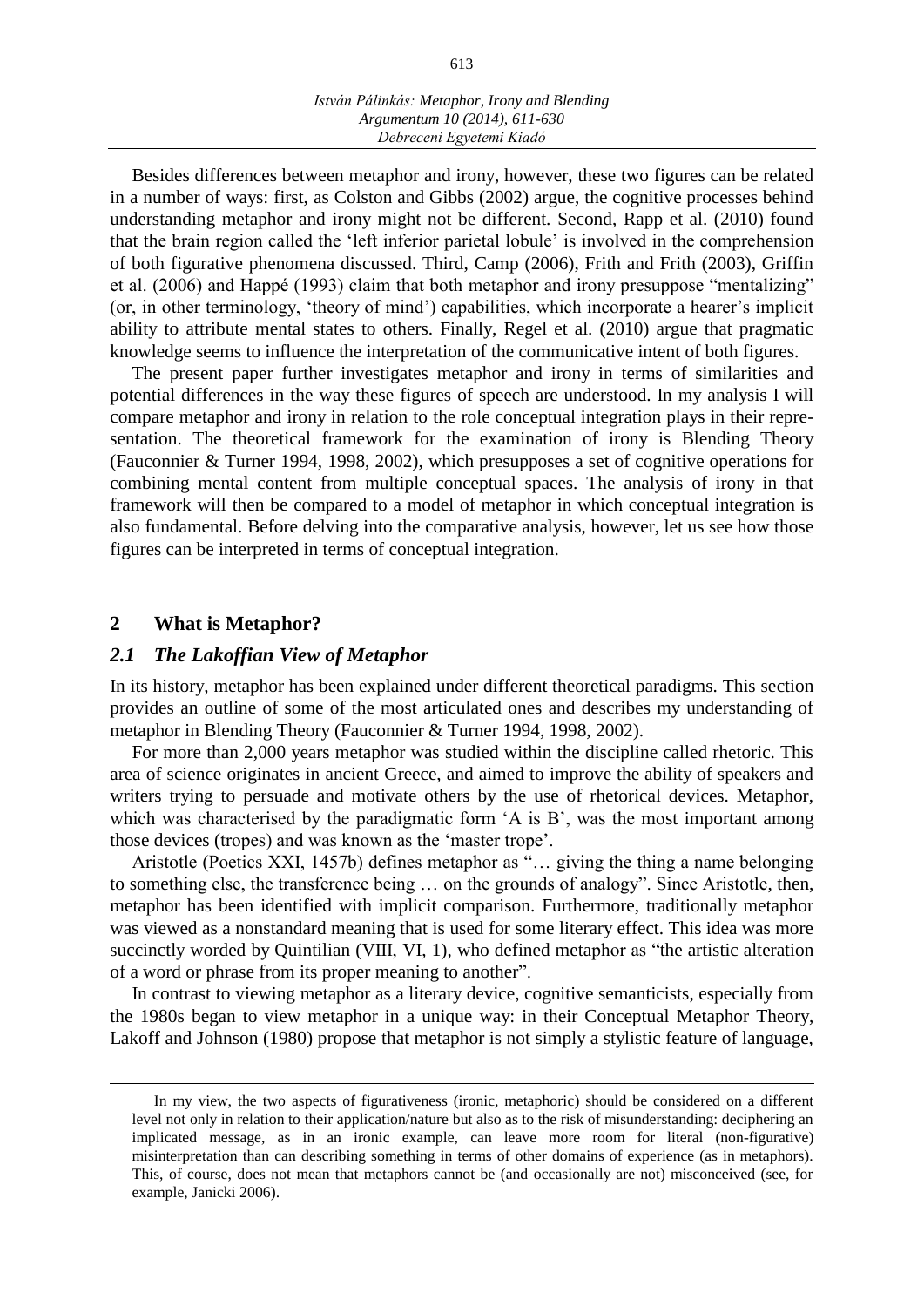and that human thought itself is fundamentally metaphorical. According to this view, conceptual structure is organized by cross-domain mappings or correspondences. Some of those mappings are due to pre-conceptual embodied experiences while others are based upon those experiences to form more complex conceptual structures. For example, QUANTITY might be conceptualised in terms of VERTICAL ELEVATION, and this can give rise to expressions as the one below:

(1) Gas prices are rising again.

According to Conceptual Metaphor Theory, the conceptual domain QUANTITY is conventionally structured and therefore understood in terms of the conceptual domain VERTICAL ELEVATION. That is, metaphorical linguistic expressions are simply reflections of an underlying (or embodied) conceptual association.

An essential element of the Lakoffian view of metaphor is the so called Invariance Principle (Lakoff 1990), which is of particular relevance for the purposes of this paper in relation to the following points: firstly, it states that metaphorical mappings should preserve the cognitive topology of the source domain. That is, if, for instance, the remark "*Our relationship has hit a dead-end street*" is understood as a metaphor, which is actually built upon the conceptual metaphor LOVE IS A JOURNEY, the cognitive structure (what Lakoff actually calls Idealized Cognitive Model) of the more concrete source (JOURNEY) and the more abstract target (LOVE) domains should be related in order for the process of metaphorical mapping to be smooth and successful. For a list of mappings in the LOVE IS A JOURNEY metaphor, consider Table 1 below (taken from Evans & Green 2006: 295):

| <b>SOURCE: JOURNEY</b>            | <b>MAPPINGS</b> | <b>TARGET: LOVE</b>              |
|-----------------------------------|-----------------|----------------------------------|
| <b>TRAVELLERS</b>                 |                 | <b>LOVERS</b>                    |
| VEHICLE                           |                 | <b>LOVE RELATIONSHIP</b>         |
| <b>JOURNEY</b>                    |                 | EVENTS IN A RELATIONSHIP         |
| <b>DISTANCE COVERED</b>           |                 | <b>PROGRESS MADE</b>             |
| <b>OBSTACLES ENCOUNTERED</b>      |                 | <b>DIFFICULTIES EXPERIENCED</b>  |
| <b>DECISIONS ABOUT DIRECTION</b>  |                 | <b>CHOICES ABOUT WHAT TO DO</b>  |
| <b>DESTINATION OF THE JOURNEY</b> |                 | <b>GOALS OF THE RELATIONSHIP</b> |

*Table 1: Cross-domain mappings of the LOVE IS A JOURNEY metaphor*

As the above table indicates, in the dead-end street example the travellers in the source domain correspond to the lovers in the target domain, the vehicle to the love relationship, the destinations in a travel to common life goals, impediments (like a dead-end street) in a journey to difficulties in a relationship, and so on.

The second tenet of Lakoff's Invariance Principle is that (during metaphor comprehension) only those aspects of the source are carried over to the target that are consistent with it. So, in our LOVE IS A JOURNEY metaphor we do not think of the 'end of love' as something/a destination to be reached.

Once related structure has been identified between the two domains (LOVE and JOURNEY), the process of metaphorisation flows smoothly, gets completed and the implication of the speaker's remark will arise: decisions have to be made in/about the relationship.

Having recapitulated the main tenets of Lakoff's view of metaphor, let us now consider another theoretical model which will be treated as complementary to the Lakoffian paradigm in my treatment of this figure.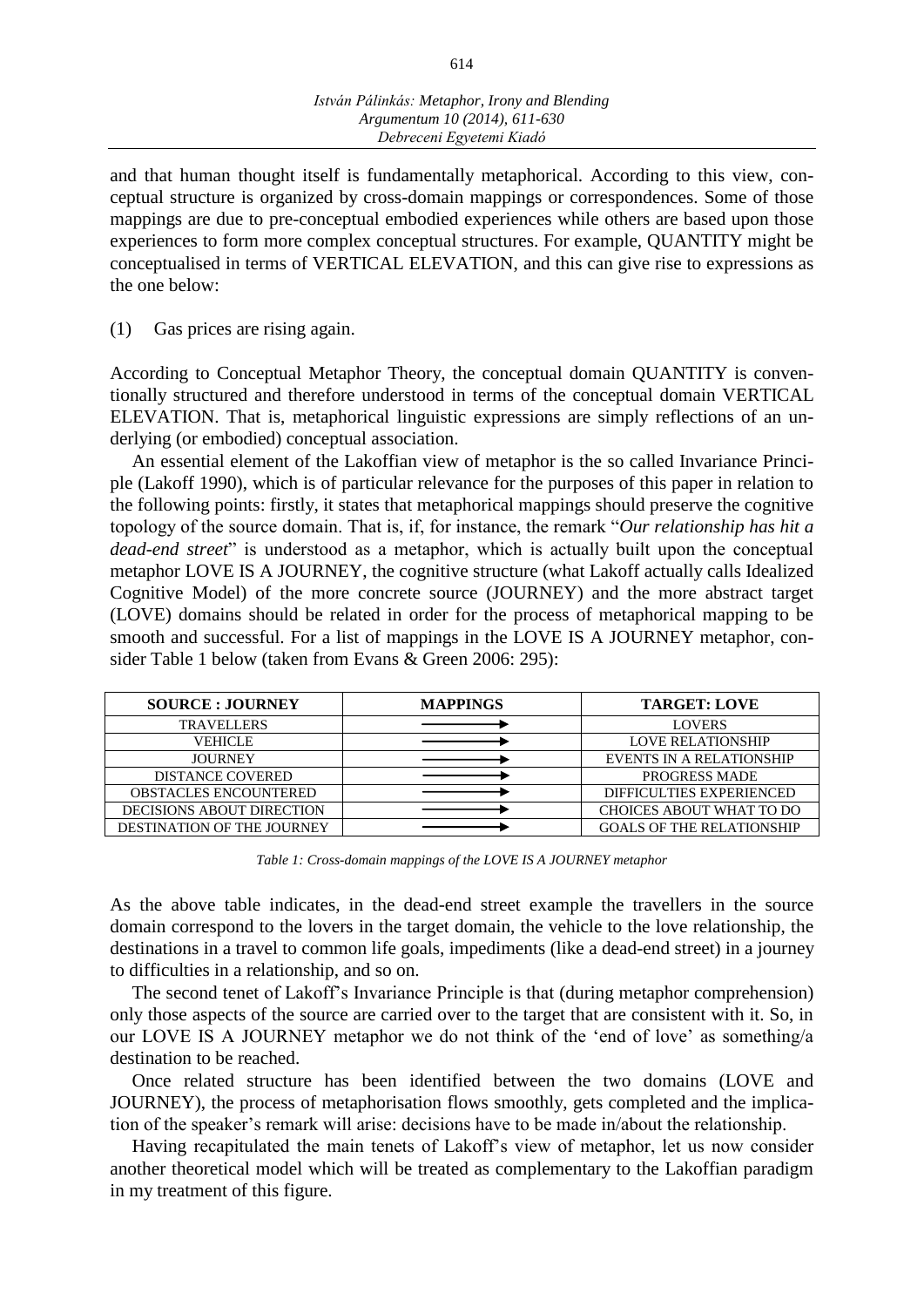#### *2.2 Blending Theory*

A more recent framework proposed by Fauconnier and Turner (1994, 1998, 2002) seeks to provide an alternative account for much of the linguistic data that were explained by Lakoff's Conceptual Metaphor Theory. This framework is known as Blending Theory, which argues that meaning construction fundamentally involves the integration of mental structures. Blending theorists claim that the process of conceptual integration is a general and basic cognitive operation, which is central to the way we think.

Conceptual integration networks involve at least two input mental spaces, a generic space and a blended space. Input spaces constitute "small conceptual packets constructed as we think and talk, for purposes of local understanding and action" (Fauconnier & Turner 2002: 40). The generic space provides information that is abstract enough to be common to both (or all) the inputs. The blended space is formed by means of selective projection from the inputs and it also gives rise to a new emergent structure.

For a blending analysis of an example which is also treated as a metaphor in, for instance, Grady et al. (1999), consider "*The committee has kept me in the dark about this matter*". Figure 1 provides a schematic representation of the conceptual integration network associated with this example:



*Figure 1: Conceptual integration network: "The committee has kept me in the dark about this matter"*

As the straight lines in Figure 1 indicate, blending results in identifying relational structure between the two input spaces. This structure emerges through conceptual integration, during which selected content is projected from the inputs into the Blend. As is indicated in the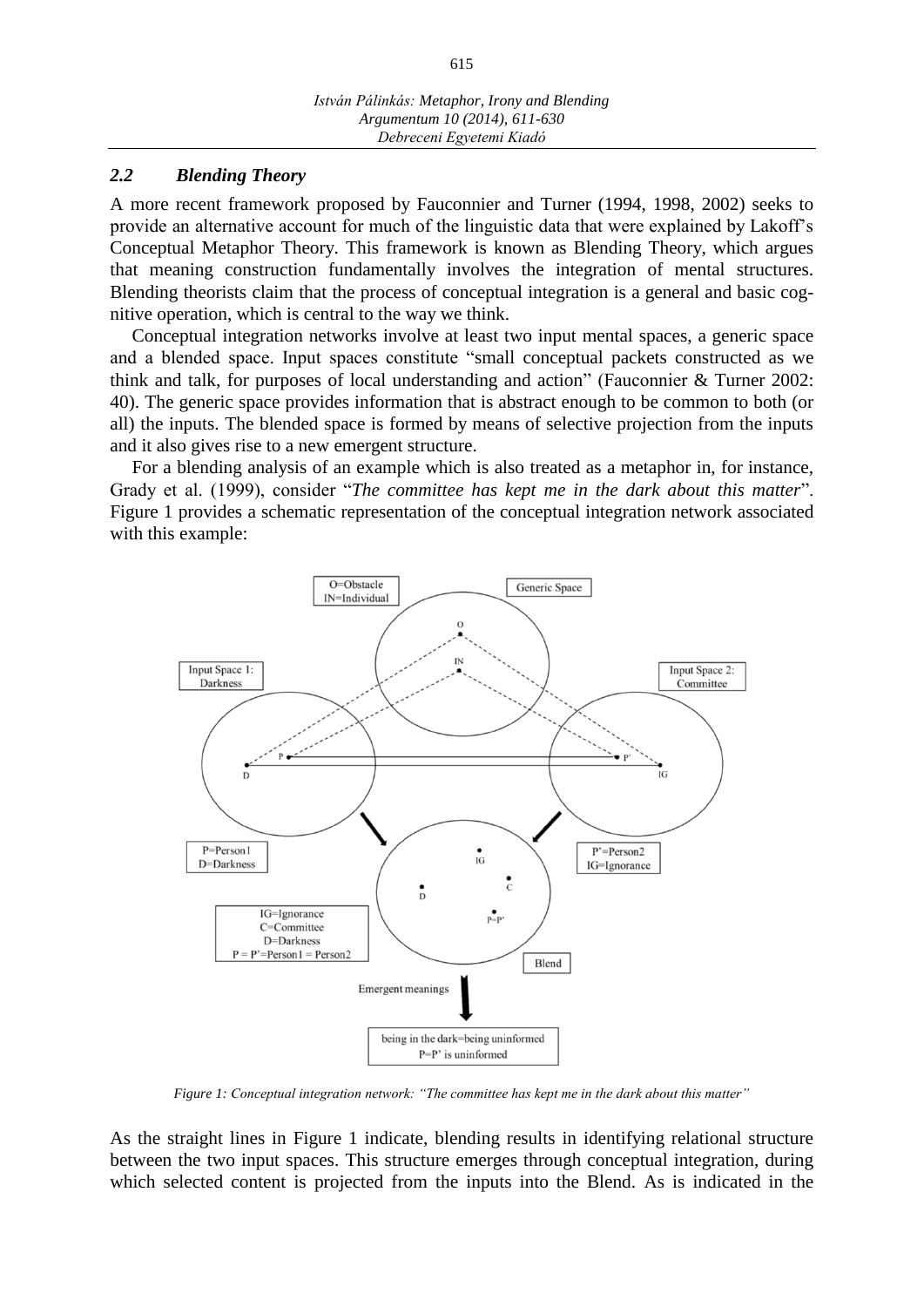616

Generic Space (and also by the dashed lines), blending operations also illuminate abstract correspondences that exist between the input mental spaces.

In more detail, Input Space 1 shows a person (P) who is standing in the dark. Since the (literal) expression 'keep somebody in the dark' is strongly associated with deliberate action and physical confinement, P could be conceptualised as an individual who is perhaps captivated or locked up in a dark room. Because of the darkness he is unable to perceive the world around him. The Committee Space, on the other hand, reveals a board which is in charge of both making a decision and also of informing another person (P') about their resolution<sup>3</sup>.

Information is projected selectively from the inputs into the Blend. That is, only partial and contextually relevant content is imported into the space of conceptual integration.<sup>4</sup> From the Darkness input, darkness and information about a person who is in a dark place and hence unable to see his environment are imported. Pragmatically irrelevant aspects of this conceptualisation, such as P's marital status or his educational record, are probably not projected into the blended space. From the Committee Space, the board itself and an individual waiting for the committee's decision are imported. Other aspects of meaning such as the proportion of male-female members in that (imaginary) board do not seem to have any relevance in the comprehension process, and so are not imported into the Blend.

Processes in the Blend consist of composition, completion and elaboration (Fauconnier & Turner 1994, 1998, 2002). Composition involves establishing a relation between the Darkness Space and the Committee Space. In this process, the Blend illuminates related structure between Input Space1 and Input Space 2: the person standing in the dark (P) maps onto the person who is awaiting the committee's decision (P'), and 'darkness' onto 'ignorance' (on the part of the board), since both can be seen as impediments to accessing some information.

Completion makes further background knowledge available. In our example, this process can add information, for instance, about the actual appearance of the person in the dark or may depict a committee in an official setting: sitting around a table, wearing uniforms, the decision-making process itself, and that committees consult upon a person without him present and inform him as soon as the members have come to a decision. Withholding their resolution from the person concerned is considered unfair.

Elaboration refers to the process of compressing the information from the Input Spaces into the Blend. In our example, the two persons P and P' are 'compressed' into the same person (P=P'). The Blend evokes a picture in which "a committee is causing an individual to remain in the dark" (Grady et al. 1999: 422). At the same time, the physical and perceptual state of being in the dark is identified as being (metaphorically) identical to being uninformed/ignored.

<sup>3</sup> In Grady et al.'s (1999) analysis of the committee example the input Committee Space involves a board which has withheld information from an individual. In my view, however, the committee's deliberate intention to keep that person uninformed is not *inherently* part of that input – as initially conceptualised by the hearer on hearing and comprehending the first part of the utterance ("*The committee* […]"). Rather, the implication that the committee has kept the individual uninformed (about some matter) will emerge in the *Blend*, as a result of conceptual integration. This idea, which is also confirmed in Grady et al. (1999), is in contrast to the view that deliberate ignorance is already/originally present in the Committee Space (as initially conceptualised by the hearer). Therefore, in Figure 1 the darkness-ignorance association is actually the result of the *after- or during-Blend* realisation of similarity/mapping between the inputs.

<sup>4</sup> This, however, does not mean that elements of content that are controversial would *not* occasionally be projected into blends. Consider the example "*This surgeon is a butcher*", whose analysis in a conceptual integration framework involves a blend in which, among others, a living patient and a dead animal are copresent. Also, as we shall see later, ironic blends also contain contradictory material.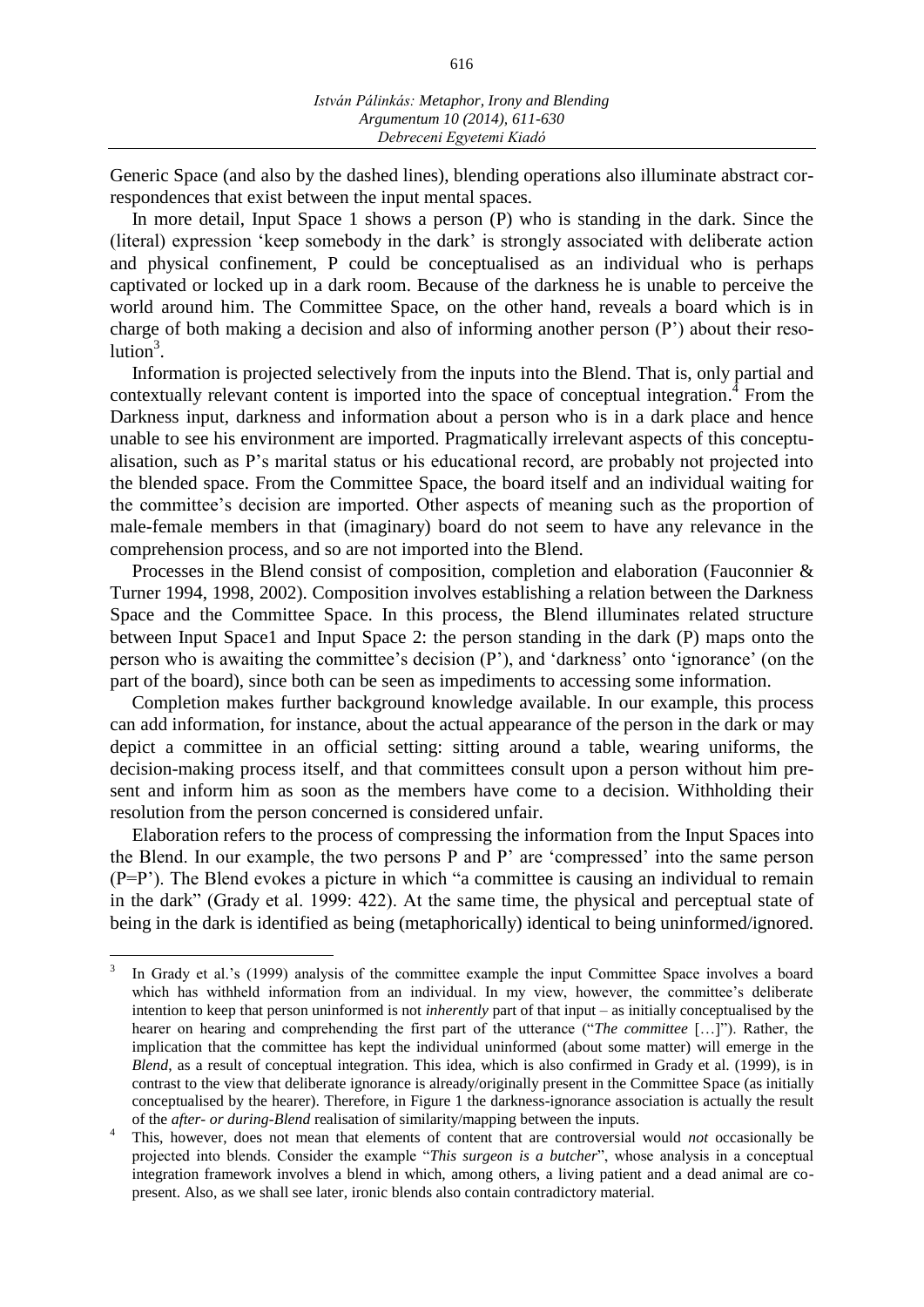Also, by withholding information from P', the committee causes that person to remain in the state of being unaware of some knowledge. These two meanings are emergent.

Finally, the conceptual integration network of the committee example also contains a Generic Space, which involves an individual (IN) who has no access to particular information. Also, as suggested, at some moment during the comprehension process, the conceptualizer might identify both darkness and ignorance as being impediments to getting access to particular information (visual and intellectual, respectively). This means that obstacle (O), as such, can also be considered a legitimate constituent of the Generic Space.

# *2.3 A Complementary View of Metaphor*

 $\overline{a}$ 

The above discussion explained metaphor and conceptual integration through different linguistic phenomena: the comprehension of "*Our relationship has hit a dead-end street*" was explained in metaphorical terms, while the representation of "*The committee has kept me in the dark about this matter*" was considered a matter of conceptual integration. The explanations of these two processes reveal that metaphor and conceptual integration are actually two different processing mechanisms that work under different assumptions: while metaphor involves more abstract and highly stable knowledge structures called 'domains' (LOVE, JOURNEY), blending incorporates the activation of 'mental spaces' ("small conceptual packets constructed as we think and talk, for purposes of local understanding and action" (Fauconnier & Turner 2002: 40)) like a person standing in a dark place and a committee sitting around a table, making decisions, and so on.

Despite the differences between metaphor and conceptual integration, however, these two processes can be seen as complementary mechanisms<sup>5</sup> (see also Coulson 2006a, Coulson & Matlock 2001, Coulson & Van Petten 2002, Fauconnier & Turner 2008, Grady et al. 1999): every metaphor could be considered a matter of *both* blending and mapping processes, the first involving two basic phases: alignment and evaluation.<sup>6</sup> Consider Figure 2 below:



*Figure 2: A schematic representation of the complementary view of metaphor*

<sup>5</sup> For a similar claim made in terms of the development of modal meanings in English, see Pelyvás (2002).

<sup>&</sup>lt;sup>6</sup> Evens and Green, however, argue that there is a subset of metaphors that cannot be considered blends. These 'primary metaphors' (e.g. SIMILARITY IS NEARNESS, IMPORTANCE IS SIZE, QUANTITY IS VERTICAL ELEVATION) are based upon correspondences between concepts rather than domains, and they are "established on the basis of close and highly salient correlations in experience which give rise to a preconceptual correlation rather than a matching operation at the conceptual level" (2006: 437).

Another important point to note is that the complementariness of blending and metaphor is also true in relation to the operation of some blends. As an illustration, consider the committee example (analysed as a blend), whose representation inherently contains the metaphor 'darkness is ignorance'.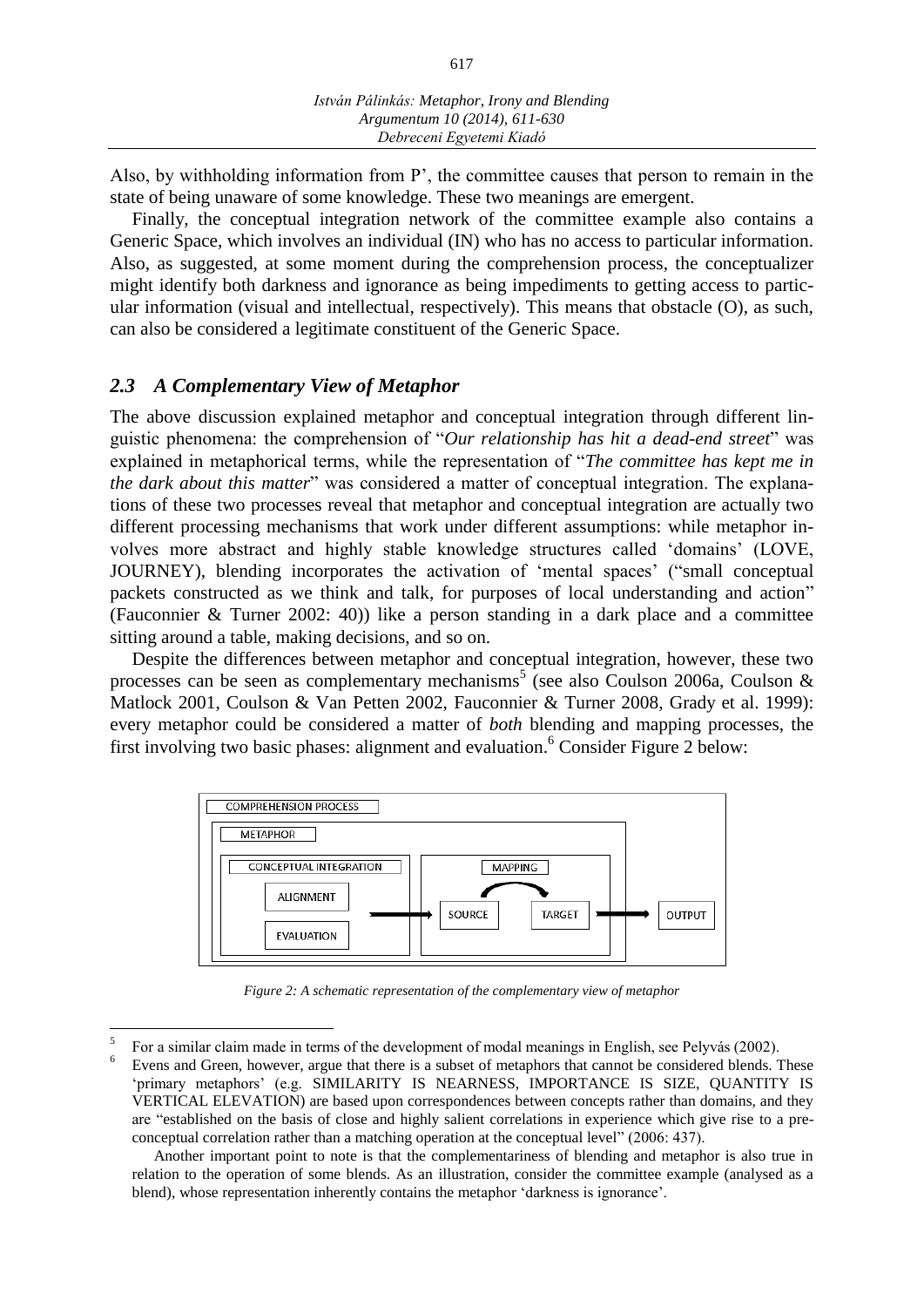In the alignment stage conceptual content coming from different input domains (that is, more abstract knowledge structures than Fauconnier and Turner's 1994, 1998, 2002 mental spaces) is brought together in a common cognitive 'pool', the Blend.

Evaluation incorporates some search for related cross-input structure that could warrant successful metaphorical mappings. The literature has presented some computational models that aim to explain analogical reasoning. Some of those can also be applied to explain metaphorical thinking: Hoyoak and Thagard's (1989) Analogical Constraint Mapping Engine (ACME), for instance, constructs a constraint network to model the various pressures of similarity, context and isomorphism which shape the final interpretation. This network is the subject of a parallelized constraint relaxation process, from which a single interpretation emerges. ACME embodies a heuristic approach, so it may be called a natural or evolutionary model of computation, in which environmental forces pressurize a system into converging towards a 'good solution'<sup>7</sup>.

In case relational structure is found in the input domains, as Figure 2 shows, cross-domain mapping occurs. This process, in my view, is one of the most prototypical attributes of metaphor(isation). Mapping is unidirectional (from SOURCE to TARGET), and it normally ends in some output, which is occasionally a pragmatic implication like 'we should talk about our relationship' in the dead-end street example.

It should also be noted that if related structure is not found in the inputs, metaphorisation simply cannot take place. In this case a blend is established, which has a permanent life of its own. An illustration of such a construction could be a stock example, which is often treated (or referred to) in the literature as a metaphor: "*This surgeon is a butcher*" (Arzouan et al. 2007, Blasko & Connine 1993, Camp 2006, Forceville 2008, Gentner & Wolff 1997, Gernsbacher et al. 2001, Gibbs & Colston 2006, Gildea & Glucksberg 1983, Giora 2008, Glucksberg 2003, Glucksberg 2008, Glucksberg et al. 1982, Glucksberg et al. 2001, Kazmerski et al. 2003, Keysar 1989, Kintsch 2000, Kintsch 2008, Kintsch & Bowles 2002, Lakoff 2008, Mashal et al. 2007, Shen 1989, Sperber & Wilson 2008, Wolff & Gentner 1992, Wolff & Gentner 2000).

Within the metaphor tradition, "*This surgeon is a butcher*" could be interpreted on the basis of mappings from the source domain (BUTCHERY) to the target domain (SURGERY). Consider Table 2 below:

| <b>SOURCE: BUTCHER</b> | <b>MAPPINGS</b> | <b>TARGET: SURGEON</b> |
|------------------------|-----------------|------------------------|
| <b>BUTCHER</b>         |                 | <b>SURGEON</b>         |
| <b>CLEAVER</b>         |                 | <b>SCALPEL</b>         |
| ANIMAL CARCASSES       |                 | <b>HUMAN PATIENTS</b>  |
| <b>DISMEMBERING</b>    |                 | <b>OPERATING</b>       |
| ABATTOIR               |                 | <b>OPERATING ROOM</b>  |

*Table 2: Cross-domain mappings for "This surgeon is a butcher"*

As Table 2 indicates, the source domain contains a butcher, a cleaver and an animal's carcass that the butcher dismembers. In the target domain we have a surgeon, a scalpel and a live patient on whom the surgeon operates.

<sup>7</sup> For more details on how ACME works and for a discussion of its advantages over other computational models that also explain metaphor, see Pálinkás (2008).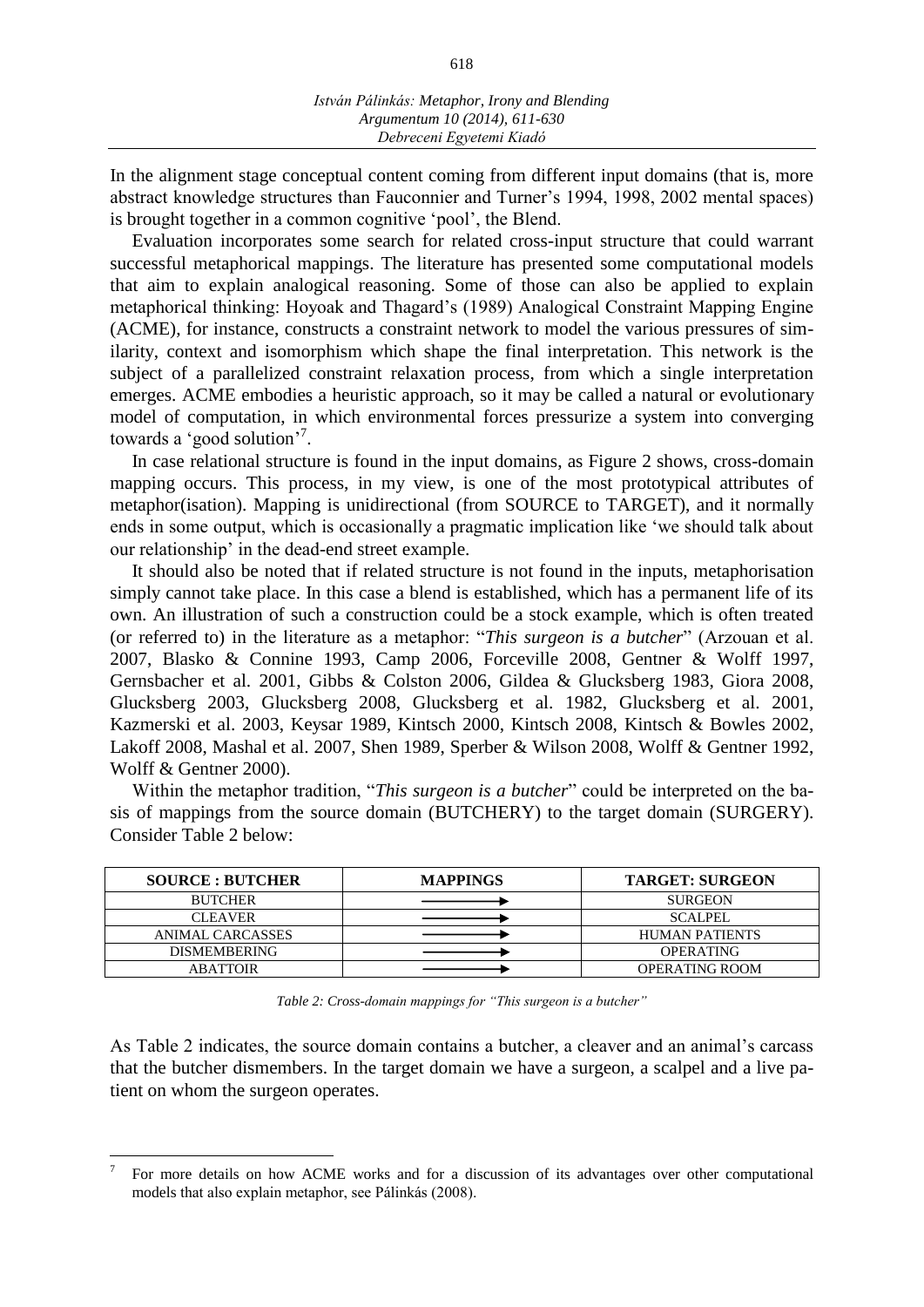However, as Kövecses (2005) argues, metaphor theory would run into a major difficulty in explaining the surgeon-as-butcher example: the metaphorical interpretation misses the main idea that the sentence is used to express, namely that the surgeon is incompetent. In other words, "... there is no natural correspondence between the two domains that would capture this meaning (the meaning of 'incompetence')" (Kövecses 2005: 268; the addition in parentheses is mine). That is, since butchery is a highly skilled profession where considerable expertise (knowledge of animal anatomy, cuts of meat) is involved, it would not be right to say that the butcher's incompetence corresponds to the surgeon's incompetence. Thus, "*This surgeon is a butcher*" should *not* be treated as a metaphor, since a related structure in the inputs through which the process of metaphorisation could take place (giving rise to the condemning implication) simply does not exist. Rather, what the comprehender experiences is a cognitive construction which 'gets stuck' at the level of blending. This idea is also explained by Lakoff's (1990) Invariance Principle, stating that metaphorical extensions presuppose consistent/compatible structure.<sup>8</sup>

Continuing the discussion of the complementary treatment of metaphor, it should be noted that Fauconnier and Turner rethought metaphor comprehension and argue that the "… analysis of metaphor requires analysis of elaborate integration networks producing what can seem like straightforward mappings between two domains taken as primitives" (2008: 61).

Keeping in mind both the tenets of the Lakoffian traditional metaphor theory, especially the principles of 'invariance' and one-way projection (see Section 2), and Fauconnier and Turner's (2008) conceptual view of metaphor, for the complementary analysis of the committee example consider Figure 3 below:



*Figure 3: A schematic diagram of "The committee has kept me in the dark about this matter", analysed as a metaphor from a complementary (Lakoffian and blending) perspective*

<sup>8</sup> For discussion of the surgeon-as-butcher example as a blend, see Coulson & Oakley 2005, Coulson & Petten 2002, Gibbs 2003, Evans & Green 2006, Fauconnier & Turner 1998, Grady et al. 1999, Imaz & Benyon 2007, Oakley 1998, Slingerland 2008, and Turner 2001.

Also note that in Lakoff's (2008) view the blending approach is not appropriate to describe the surgeonas-butcher example.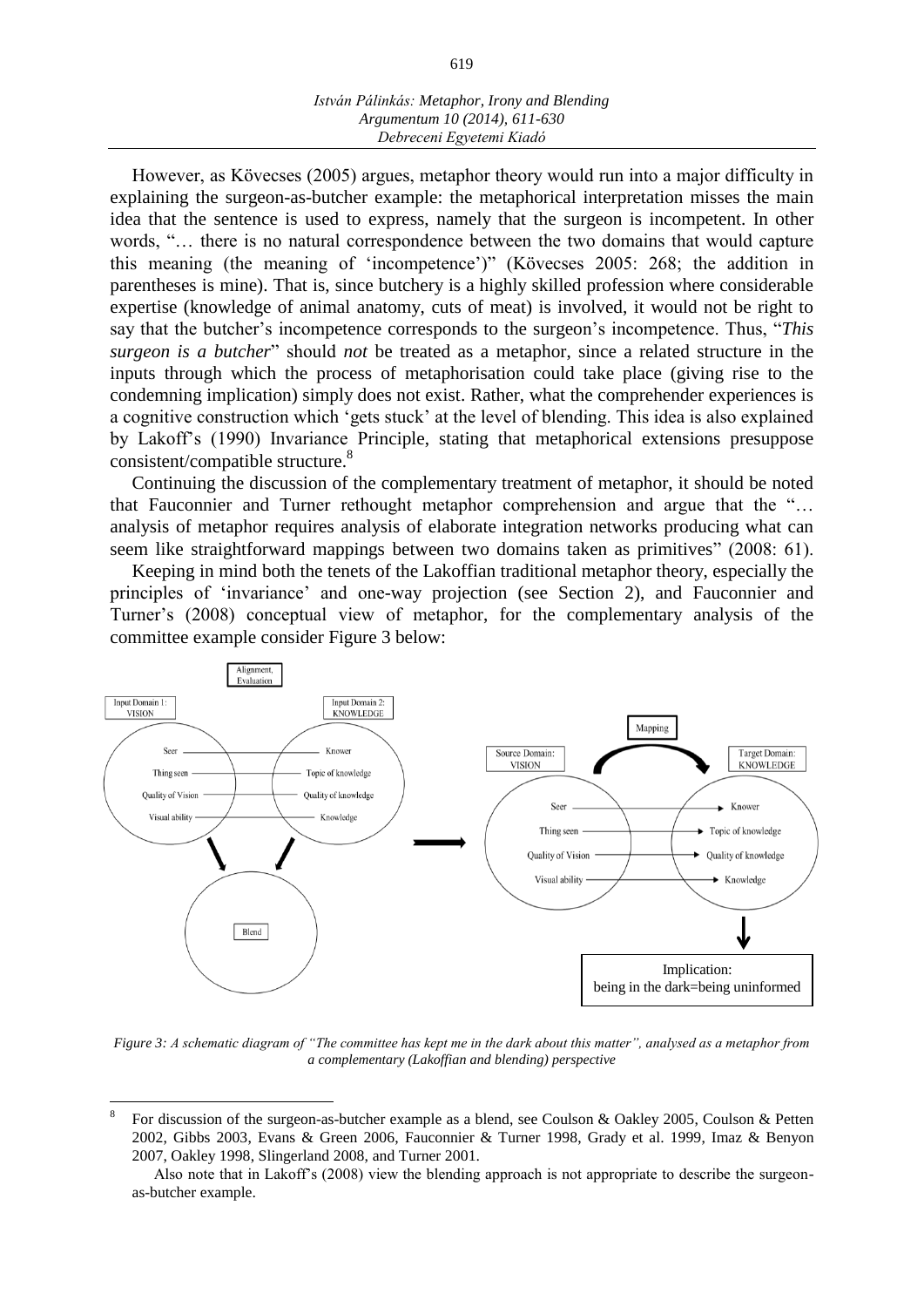As is illustrated above, the representation of "*The committee has kept me in the dark about this matter*" in a complementary framework involves two phases: first, in the alignment stage, correspondences are identified between the inputs. The domains are weighed against each other and evaluated in a process in which the relevant conceptual metaphor, KNOWING IS SEEING (see Cacciari 1998, Coulson 2006a, 2006b, 2006c, Coulson & Oakley 2003, Gibbs 2005, Johnson 1999, Katz et al. 1998, Kövecses 2002, 2005, Lakoff 2007, Reich 2004 for discussion of this metaphor) picks out related elements in them. That is, in the Blend, particular components of knowledge structures which concern 'vision' are put into correspondence with specific elements relating to 'intellectual activity'. Thus, the seer in the domain of VISION corresponds to the knower in the domain of KNOWLEDGE, the thing the experiencer sees to the topic, or in other words to the information that the intellectual agent knows. Furthermore, the quality of vision pairs with the quality of knowledge, and visual ability with the potential for the acquisition of some knowledge.

Second, once (at least some of) these relations between the two domains have been identified, cross-domain mapping occurs from source to target (as indicated by the rightward arrows). This process constitutes an essential prerequisite for metaphorisation, in which knowledge about 'vision' is actually used to talk about 'intellectual activity'. That is, the physical and perceptual state of being kept in the dark is identified as being metaphorically identical to being kept uninformed/ignored.<sup>9</sup>

Now that a description of metaphor has been proposed, let us continue to provide an explanation for irony. Then, a comparative analysis of the two figures follows.

# **3 What is Irony?**

 $\overline{a}$ 

The word 'eironeía' first appears in Plato's Republic to describe Socrates's treatment of his conversational opponents. Plato considered irony "a sort of vulgar expression and reproach … [meaning] sly, mocking pretense and deception" (Knox 1961: 3). Socratic irony refers to a discourse strategy in which the speaker pretends that he is learning something from his interlocutor while trying to uncover the flaws in that person's argument (Nilsen & Nilsen 2000).

In his Rhetoric, Aristotle uses irony both to praise and blame. Nonetheless, he also considered irony as a noble form of jesting, where the ironist amuses himself and not necessarily other participants. Most importantly, the idea that 'an ironist means the opposite of what he says' is attributed to Aristotle's Rhetoric on Alexander (Barbe 1995).

In more contemporary linguistic theory, irony became a particular interest in the 1970s, especially with the rise of Paul Grice's pragmatic linguistics. According to the Standard Pragmatic Model (Grice 1975, 1978), irony is understood in a two-step fashion: first, the literal meaning of an ironically intended utterance is processed. Then the hearer tests that

<sup>9</sup> At this point the following observation should be made: in Section 2.2 the *blending* explanation of the committee example indicates that the Blend (and also the understanding process) incorporates the 'darkness is ignorance' metaphor. Therefore, if the position that the committee *metaphor* (Figure 3) presupposes an initial blending stage is taken, it would be logical to presume that the committee metaphor also contains the 'darkness is ignorance' construction in its (initial) blend. However, in my view, it does not. The reason for this could be that in the committee *metaphor* Input Domain 2 incorporates KNOWLEDGE, which has less to do with 'ignorance' as compared to the board (constituting Input Space 2) in the committee *blend* (see Figure 1). Therefore, the 'darkness is ignorance' metaphor seems to be a more in-Blend phenomenon in the committee *blend*, while more a matter of (in- or after-Blend) implication in the committee *metaphor*.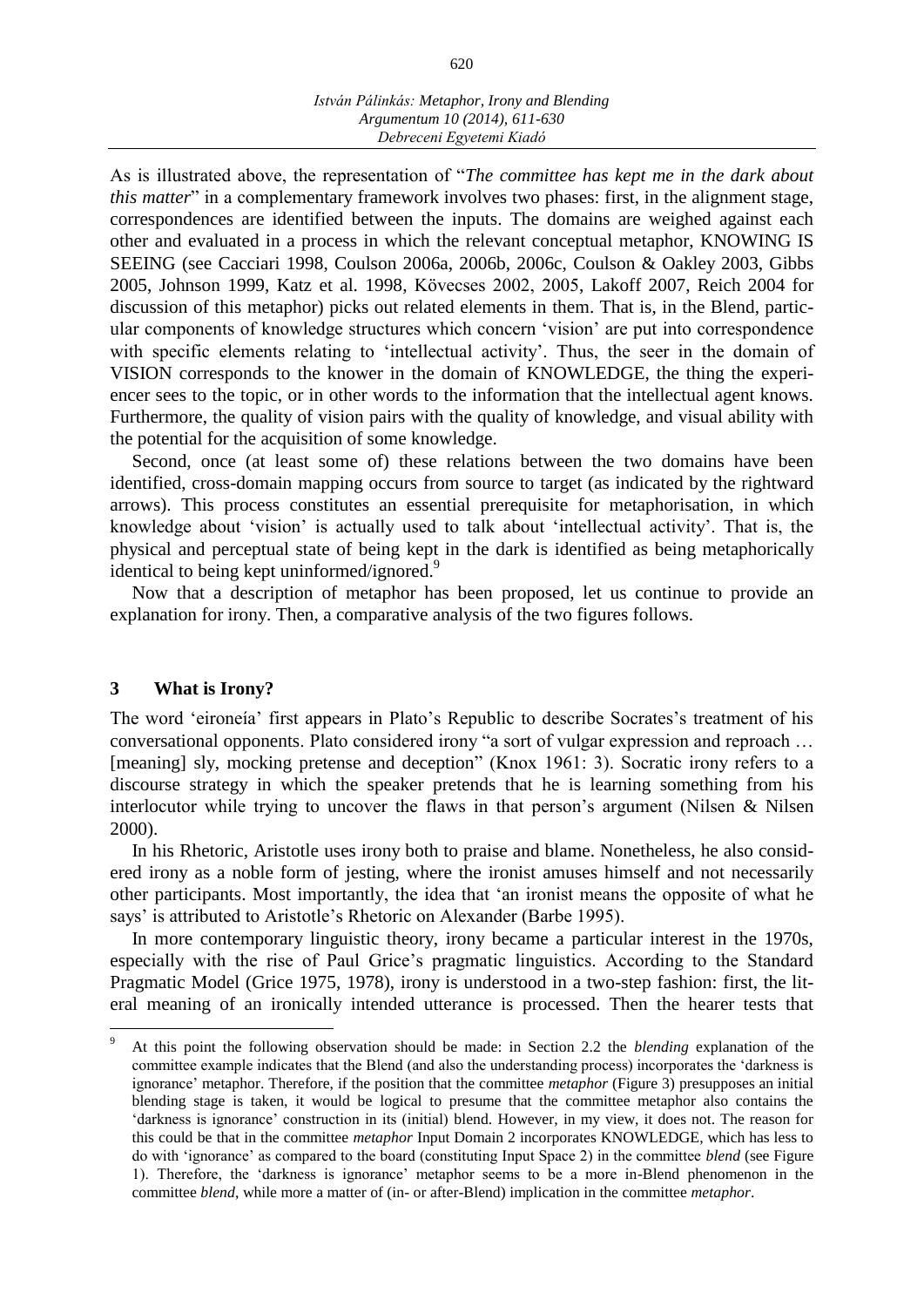meaning against the context. Only when he realises that the literal meaning is against the rules of cooperative communication does he search for an underlying (figurative) interpretation.

The 1980s and 1990s have witnessed a number of attempts at defining irony within a single definition. Sperber and Wilson (1981), for instance, propose that an ironic utterance 'echoes' a previous thought or expectation (as in the "*This soup is delicious*", in which the ironic speaker echoes his earlier desire that the soup should be tasty). In another theory, Clark and Gerrig (1984) suggest that an ironist is pretending to be an injudicious person speaking to an uninitiated, naïve audience. As an example, the ironic "*What beautiful weather we have today*" presupposes an imaginary weather forecaster. Finally, Kreuz and Glucksberg (1989) emphasize the 'reminder' function of ironic utterances and claim that verbal irony reminds addressees of what has been expected by alluding to that expectation.

Blending Theory (Fauconnier & Turner (1994, 1998, 2002)) has opened new ways of thinking about figurative language, resulting in models describing irony as a matter of conceptual integration. Those models appeared especially after the turn of the millennium.

One of the most well-known and established blending accounts of irony was proposed by Coulson (2005). In her model she argues that an ironic conceptual integration network constitutes an Expected Reaction Space, a Counterfactual Trigger Space and a Blended Space. In the Expected Reaction Space the hearer models an actual course of events. Since in most cases irony expresses some negative evaluation on the part of the speaker, the expected reaction is to get upset. The Counterfactual Trigger Space "typically applies to the way we wish the world had been" (Coulson 2005: 136). The Blended Space inherits structure from both of the other spaces mentioned.

For an illustration of Coulson's model, consider the situation in which a driver says "*I love people who signal*" after being cut off in traffic. See Table 4 below:

| <b>Expected Reaction</b> | <b>Blended Space</b>     | Counterfactual Trigger                               |
|--------------------------|--------------------------|------------------------------------------------------|
| $Cuts-off(A,B)$          | $Cuts\text{-}off(A',B')$ | Switches-lanes $(A^{\prime\prime},B^{\prime\prime})$ |
| $C:\sim Signal(A,B)$     | $C'$ :~Signal(A',B')     | $C$ ":Signals $(A$ ", $B$ ")                         |
| Chastises(B,A,C)         | Compliments(B', A', C)   | Compliments(B", A", C")                              |

*Table 3: Coulson's analysis of "I love people who signal" as an ironic blend (reproduced with the permission of the author)*

As indicated in the above table, the Expected Reaction Space contains information of a driver who is being cut off in traffic. As a reaction, he becomes furious and chastises the deviant driver. In contrast, the Counterfactual Trigger Space involves an 'ideal' situation, in which a driver first indicates before he would switch lanes, and then he is praised for performing all this in a proper way. The Blend incorporates information of a deviant driver who cuts off in traffic without signalling but, in spite of this, he is complimented for his (mis)behaviour. In Coulson's model the ironist's interlocutor should notice the discrepancy in the Blend and infer that the speaker is being ironic.

Although Coulson's explanation of the deviant driver example is legitimate in the sense that conceptual integration *is* involved in the representation process, her model should be reconsidered in terms of the following observation: if the Expected Reaction Space is seen as what we would normally call 'reality' (actual course of events), in my view, 'chastisement' cannot be considered an inherent part of that space. Rather, resentment at the misbehaving driver emerges from blending the conceptual content which is evoked by the current flow of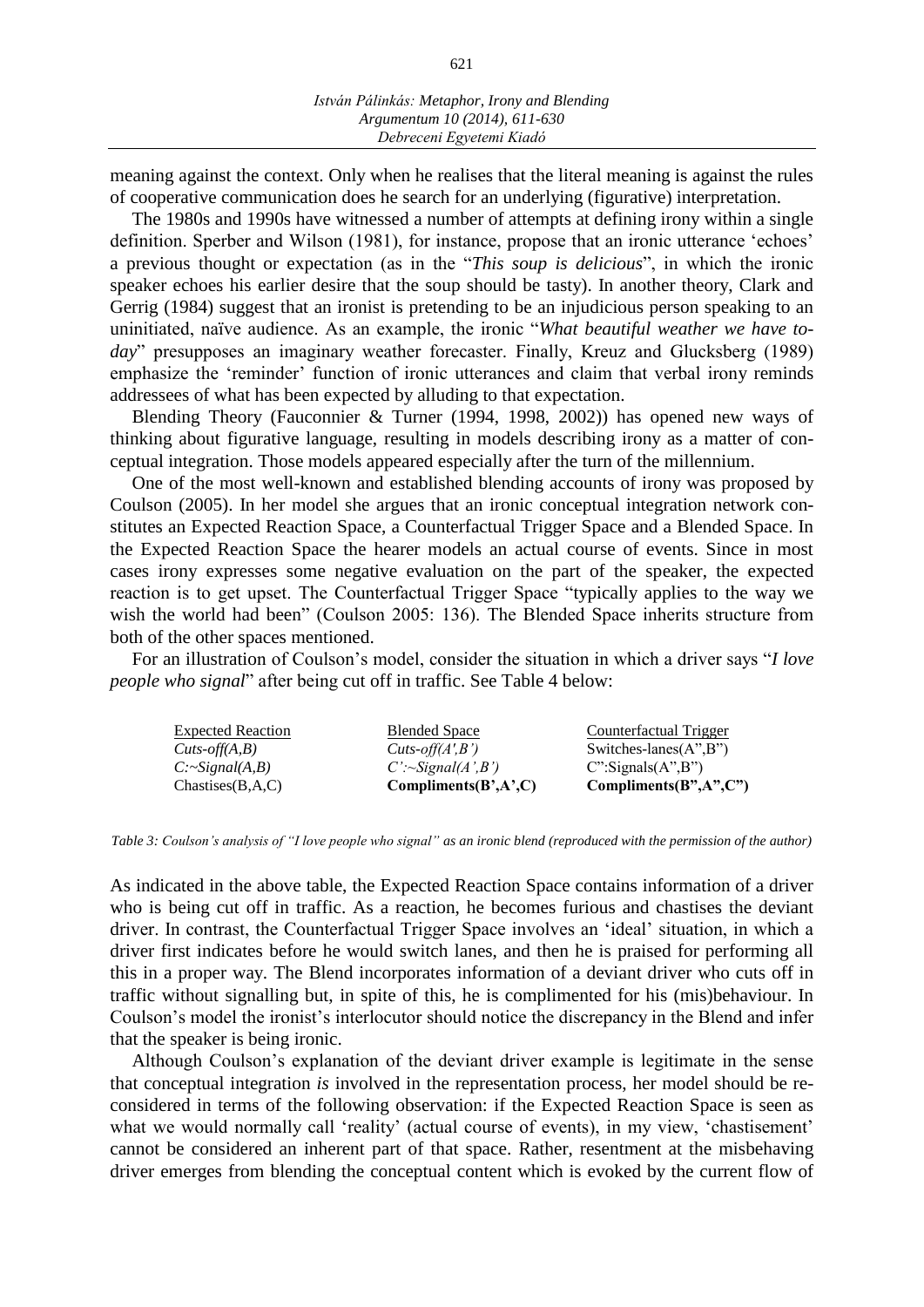events with the conceptual picture which is inspired by the speaker's words.<sup>10</sup> Consider Figure 4 below:



*Figure 4: The conceptual integration network of the ironic "I love people who signal"*

As is indicated in the above figure, the representation of the ironic "*I love people who signal*" involves three input spaces: the Reality Space incorporates information about the actual course of events, in which a deviant driver changes lanes without signalling. The Expectation Space shows how things are normally be expected to happen according to the accepted rules of the Highway Code, and social and behavioural standards: a responsible driver should indicate his intention of changing lanes. Finally, the Compliment Space contains knowledge about the generally and socially accepted norms of praise.<sup>11</sup>

 $\overline{a}$ <sup>10</sup> Note, however, that it is part of our folk psychology (world knowledge) that drivers who cut off without signalling are considered dangerous and that people are generally annoyed with those motorists. On this basis, 'chastisement' could already be part of what might be called the speaker's and the hearer's 'reality' or in another term 'the(ir actual) perception and understanding of the world'. However, in my view, the speaker's resentment against the errant driver becomes manifest (and overtly expressed) in the Blend, and it just builds (and reflects) upon the generally held folk psychology about deviant drivers. For further criticism of Coulson's blending interpretation of irony, see Pálinkás (2014).

<sup>&</sup>lt;sup>11</sup> It should be mentioned that in Coulson's (2005) analysis, 'compliment' as such is part of the Counterfactual Trigger Space (the construction that incorporates knowledge about how one expects the world to be/to have been). In my view, however, (the act of) *complimenting* (such) traffic manoeuvres does not generally constitute any particular social expectation. Therefore, in my analysis, I incorporate the Compliment Space as a *separate* mental construction.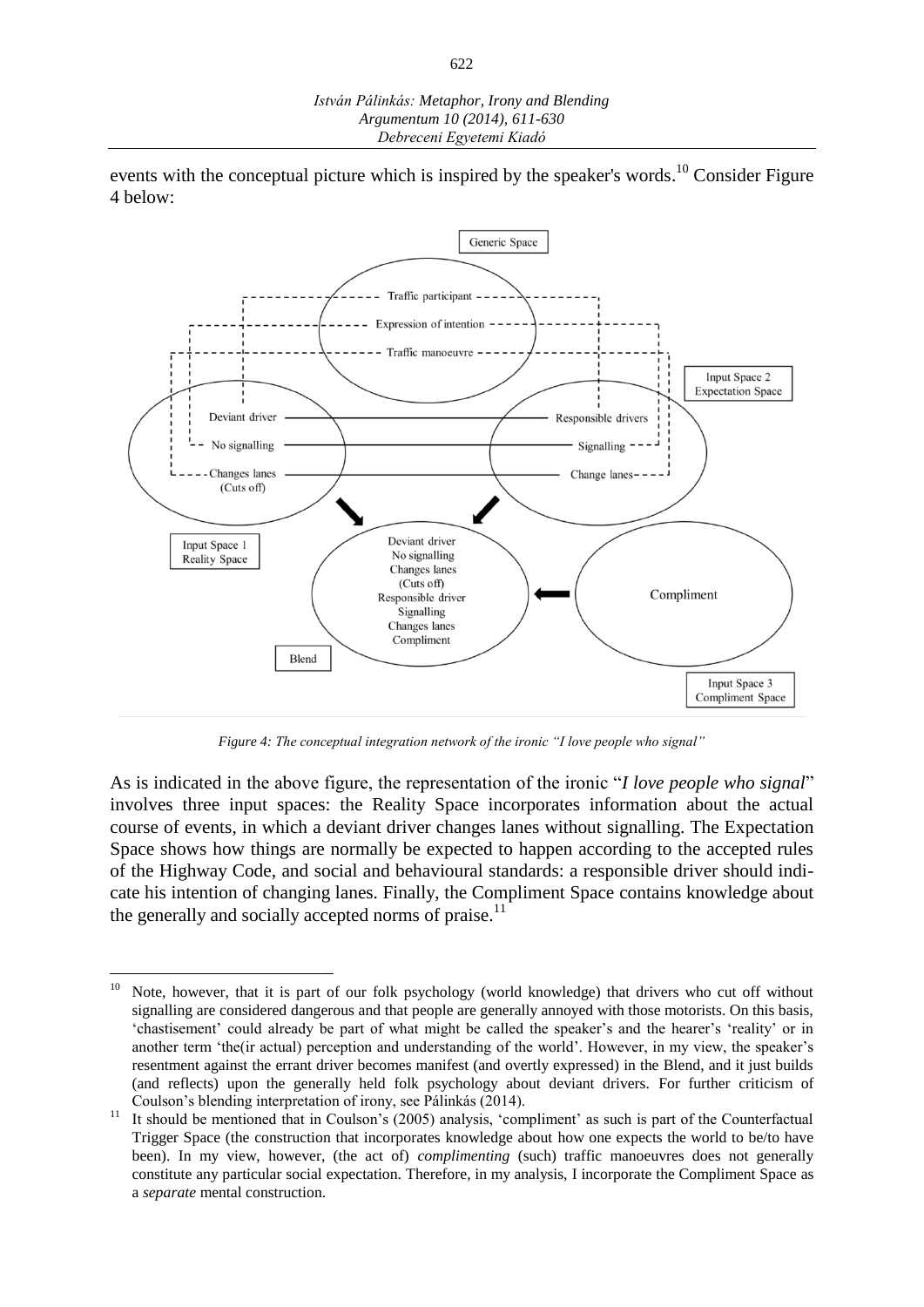The Generic Space shows abstract correspondences that exist between the inputs: both drivers could be considered as 'traffic participants', signalling and the lack of it as 'expression of intention', and changing lanes can be regarded as a 'traffic manoeuvre'.

The Blend incorporates content from all the three input spaces. Thus, in it there is contradictory information: a co-presence of a deviant driver who cuts off without signalling *and* a responsible one who, in a law-abiding fashion, signals before he would change lanes. This latter motorist is then praised for his behaviour.

In this example, the real conflict comes from the fact that the deviant driver is pretended to be seen as a responsible one, who is then praised for his manoeuvre. In other words, although in reality the motorist did *not* signal, the speaker pretends that he did. The hearer notices this conflict, since he knows that the motorist is actually not law-abiding (but deviant). Therefore, the compliment is not justifiable in the real (actual) situation; quite the contrary, the implication arises that the speaker expresses irritation about the driver's (mis)behaviour.

Now that an example of irony has been analysed in Blending Theory, let us compare metaphor and irony in terms of conceptual blends. Special emphasis will be placed on idiosyncratic and distinctive structural attributes at the cognitive level of organisation.

#### **4 A Blending Comparison of the Committee and the Deviant Driver Examples**

The Introduction already made mention of a number of similarities and differences that the literature had revealed between metaphor and irony. This section compares an example of the two forms with the ultimate aim of identifying further common and disparate features of those figures at the conceptual level of organisation. Thus, the representation of the committee metaphor (henceforth indicated as repC) and of the deviant driver irony (repD) differ in the following points: first, while repC involves mapping of conceptual structure from *two* mental constructions (source and target) into the Blend, repD involves the analysis of *three* inputs.

Second, while repC is concerned with 'domains', repD largely depends on 'mental spaces' – two basically different cognitive constructions: the domains in the committee metaphor incorporate more *entrenched* knowledge structures (about 'vision' and 'intellectual activity'). On the other hand, the mental spaces in the deviant driver irony involve *transitory* conceptualisations (of reality and of a responsible driver). Thus, since repC might be grounded in bodily experience with the physical and cultural world (vision, light, knowledge) and involves well-established knowledge structures, it is a less motivated process as compared to repD, which involves no entrenched (but on-line) conceptualisations.

Third, the committee example, which is based upon the KNOWING IS SEEING conceptual metaphor, maps entities (for example, 'seer', 'knower', 'thing seen', 'topic of knowledge') and relationships into the Blend. In contrast, the deviant driver irony maps complex scenarios (reality, and the picture of a rule-abiding driver in its contextual setting).

Fourth, in the committee example the prominent counterparts from the inputs project to a *single* element in the Blend. Thus, in this space the person who has not been informed is linked to the individual in the dark in the source, and to the uninformed person in the target (cf. Grady et al. 1999).

By contrast, in the deviant driver irony counterpart elements project to *distinct* elements in the Blend. Thus, the misbehaving motorist and the rule-abiding driver are not fused in the blended space.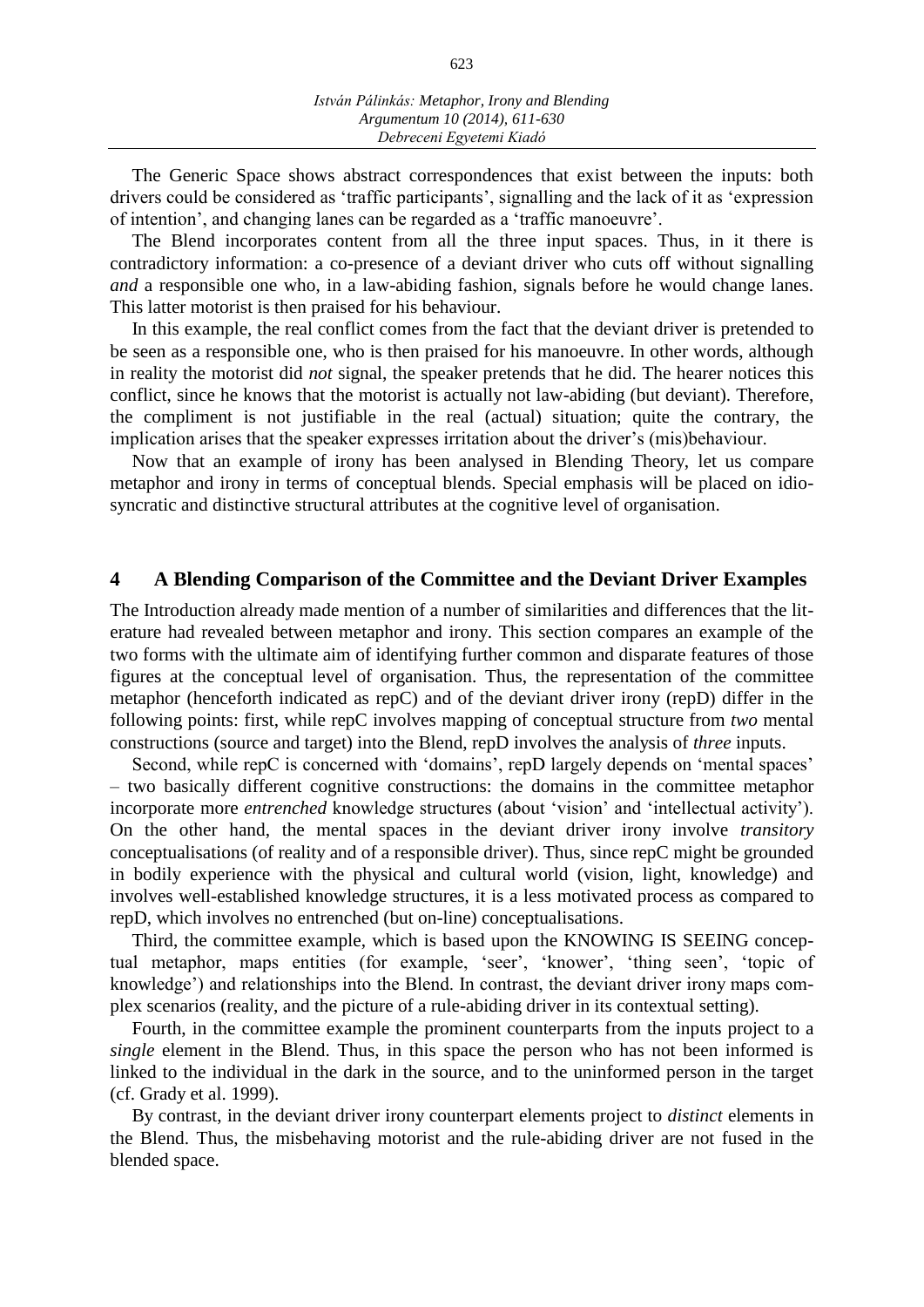Fifth, in the committee metaphor it is only *one* of the inputs (the VISION Domain) whose cognitive topology underlies the comprehension process (see the discussion of the Invariance Principle in Section 2.1). That is, the metaphor is basically represented through the experience of having difficulty seeing what is around us in darkness.

In comparison, the Blend in the deviant driver irony incorporates organising frames (frames that specify "... the nature of the relevant activity, events, and participants." Fauconnier  $\&$ Turner 1998: 163) from *both* inputs: one of those frames is structured by reality, and the other by the picture of a rule-abiding driver who changes lanes in a responsible fashion.

Sixth, although both repC and repD involve mapping to the blend, it is only repC that incorporates mapping from one input to the other.

Seventh, in repC only those elements are carried over to the target that are consistent with it. In repD, however, the Blend mostly contains contradictory elements.

Finally, let us consider the most important commonality that the blending analysis in this paper reveals between the cognitive organisation of the committee metaphor and the deviant driver irony: the representation of *both* examples incorporate conceptual integration processes, in which content from inputs is projected into the Blend.

# **5 A Blending Comparison of Metaphor and Irony**

Drawing from the discussion in this paper, and especially from the comparison of the committee metaphor and the deviant driver irony, the following general observations could be made about the relation between metaphor and irony in terms of blending operations:

- while the representation of metaphor (repM) is concerned with domains, the representation of irony (repI) incorporates mental spaces – two basically different cognitive architectures
- repM generally involves two input mental constructions (source and target domains), repI allows more than two (mental spaces)
- as compared to repI, repM occasionally (especially in the case of conventional metaphors) incorporates well-established knowledge structures; thus, repM could be a less motivated process than repI
- metaphor maps entities and relationships, irony maps more complex content (on-line scenarios)
- metaphor maps prominent elements from the inputs to a single element in the blend irony maps counterpart elements from the inputs to different entities in the blend
- only repM incorporates projection from one input to the other
- $\bullet$  in repM only those elements are carried over to the target that are consistent with it in repI, however, the blend most often contains contradictory elements
- both repM and repI incorporate conceptual integration

As is indicated above, although both metaphor and irony involve conceptual integration, there are fundamental differences in the way those figures are understood. Therefore, in line with a number of conceptions which differentiate metaphor and irony in terms of their representation (see the Introduction for discussion and references), this study also vindicates the claim that metaphor and irony are *not* understood by identical processing mechanisms.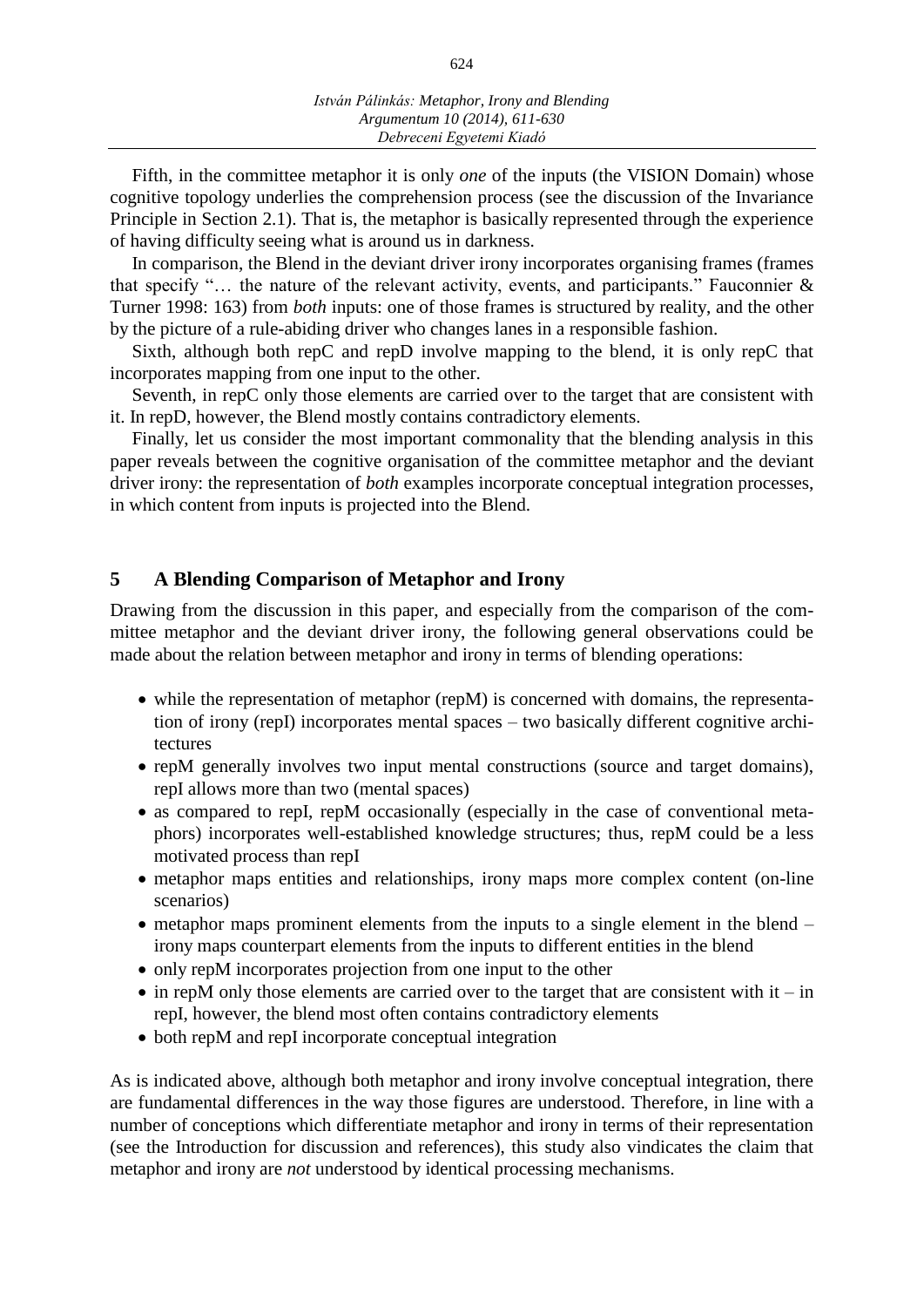### **References**

- Arzouan, Y., Goldstein, A. & Faust, M. (2007): Brainwaves are stethoscopes: ERP correlates of novel metaphor comprehension. *Brain Research* 1160, 69-81.
- Barbe, K. (1995): *Irony in Context.* Amsterdam: John Benjamins.
- Beck, B. (1978): The metaphor as a mediator between semantic and analogic modes of thought. *Current Anthropology* 19, 83-94.
- Blasko, D. & Connine, C. (1993): Effects of familiarity and aptness on metaphor processing. *Journal of Experimental Psychology: Learning, Memory, and Cognition* 19.2, 295-308.
- Bottini, G., Corcoran, R., Sterzi, R., Paulesu, E., Schenone, P., Scarpa, P., Frackowiak, R. & Frith, C. (1994): The role of the right hemisphere in the interpretation of figurative aspects of language: A positron emission tomography activation study. *Brain* 117, 1241-1253.
- Brownell, H., Potter, H., Michelow, D. & Gardner, H. (1984): Sensitivity to lexical denotation and connotation in brain damaged patients: A double dissociation? *Brain & Language* 22, 253-265.
- Brownell, H. (1988): Appreciation of metaphoric and connotative word meaning by braindamaged patients. In: Chiarello, C. (ed.): *Right Hemisphere Contributions to Lexical Semantics*. Heidelberg: Springer-Verlag, 19-31.
- Brownell, H. (2000): Right hemisphere contributions to understanding lexical connotation and metaphor. In: Grodzinsky, Y., Shapiro, L. & Swinney, D. (eds.): *Language and the Brain*. San Diego: Academic Press, 185-201.
- Burgess, C. & Simpson, G. (1988): Cerebral hemispheric mechanism in the retrieval of ambiguous word meanings. *Brain & Language* 33, 86-102.
- Cacciari, C. (1998): Why do we speak metaphorically? Reflections in thought and language. In: Katz, A., Cacciari, C., Gibbs, R. & Turner, M. (eds.): *Figurative Language and Thought*. New York: Oxford University Press, 119-157.
- Camp, E. (2006): Metaphor in the mind: The cognition of metaphor. *Philosophy Compass* 1.2, 154-170.
- Clark, H. & Gerrig, R. (1984): On the pretense theory of irony. *Journal of Experimental Psychology: General* 113, 121-126.
- Colston, H.L. & Gibbs, R.W. (2002): Are irony and metaphor understood differently? *Metaphor and Symbol* 17, 57-80.
- Coulson, S. (2001): *Semantic Leaps: Frame Shifting and Conceptual Blending in Meaning Construction*. New York & Cambridge: Cambridge University Press.
- Coulson, S. (2005): Sarcasm and the space structuring model. In: Coulson, S. & Lewandowska-Tomaszczyk, B. (eds.): *The Literal and the Nonliteral in Language and Thought*. Berlin: Peter Lang, 129-144.
- Coulson, S. (2006a): Metaphor and conceptual blending. In: Brown, K. (Editor-in-Chief): Encyclopedia of Language and Linguistics. (2<sup>nd</sup> edition). Oxford: Elsevier, 32-39.
- Coulson, S. (2006b): Constructing meaning. *Metaphor and Symbol* 21, 245-266.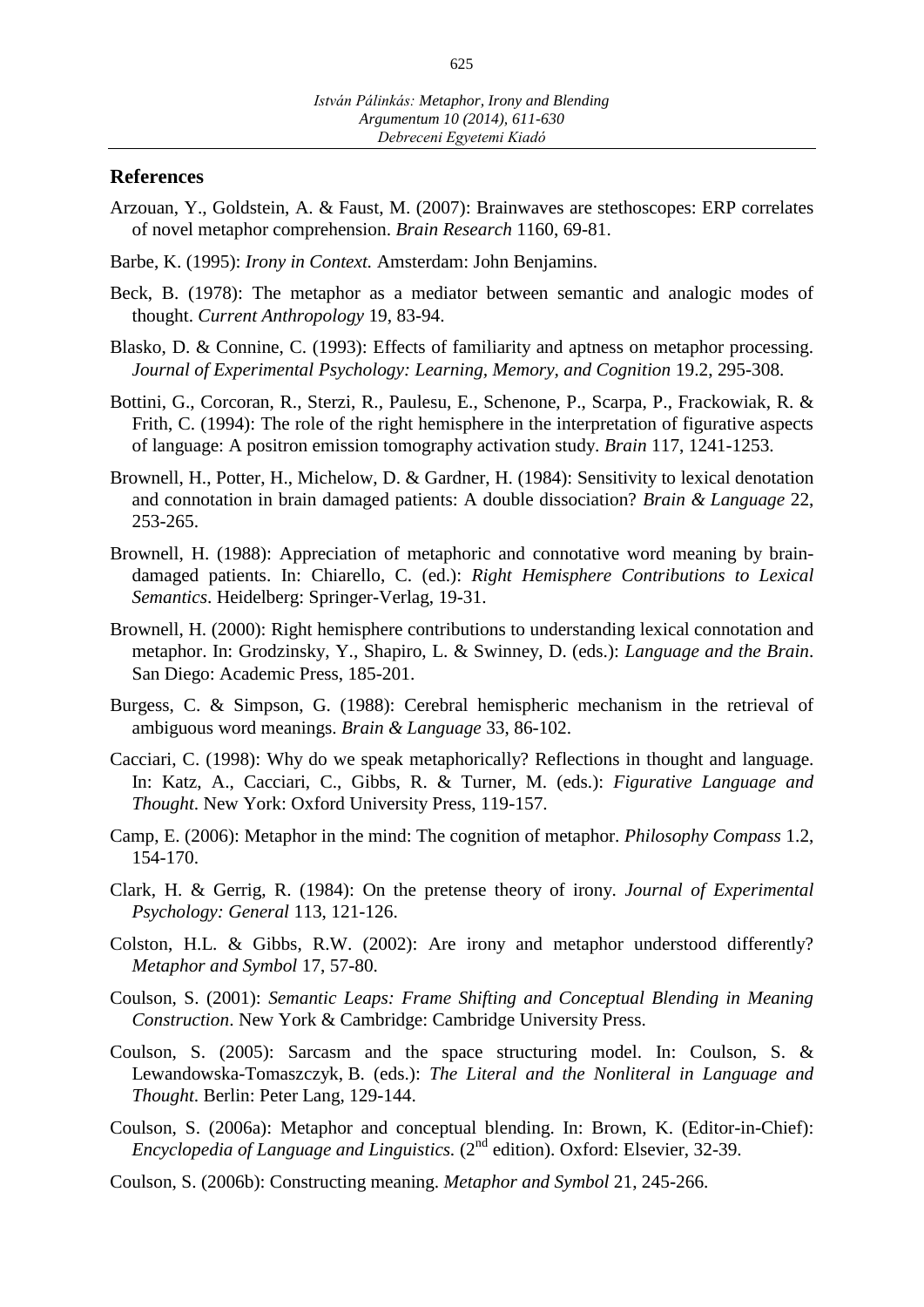- Coulson, S. (2006c): Conceptual blending in thought, rhetoric, and ideology. In: Kristiansen, G. & Dirven, R. (eds.): *Cognitive Linguistics: Current Applications and Future Perspectives*. Amsterdam: John Benjamins, 187-210.
- Coulson, S. & Matlock, T. (2001): Metaphor and the space structuring model. *Metaphor and Symbol* 16.3, 295-316.
- Coulson, S. & Oakley, T. (2003): Metonymy and Conceptual Blending. In: Panther, K-U. & Thornburg, L. (eds.): *Metonymy and Pragmatic Inferencing*. Amsterdam: John Benjamins, 51-79.
- Coulson, S. & Oakley, T. (2005): Blending and coded meaning: Literal and figurative meaning in cognitive semantics. *Journal of Pragmatics* 37, 1510-1536.
- Coulson, S. & Van Petten, C. (2002): Conceptual integration and metaphor: An event-related potential study. *Memory and Cognition* 30, 958-968.
- Evans, V. & Green, M. (2006): *Cognitive Linguistics: An Introduction*. Edinburgh: Edinburgh University Press.
- Eviatar, Z. & Just, M. (2006): Brain correlates of discourse processing: An fMRI investigation of irony and metaphor processing. *[Neuropsychologia](http://dx.doi.org/10.1016/j.neuropsychologia.2006.05.007)* 44.12, 2348-2359.
- Fauconnier, G. & Turner, M. (1994): *Conceptual projection and middle spaces*. San Diego: UCSD Cognitive Science Technical Report 9401.
- Fauconnier, G. & Turner, M. (1998): Conceptual integration networks. *Cognitive Science*  22.2, 133-187.
- Fauconnier, G. & Turner, M. (2002): *The Way We Think: Conceptual Blending and the Mind's Hidden Complexities*. New York: Basic Books.
- Fauconnier, G. & Turner, M. (2008): Rethinking metaphor. In: Gibbs, R. (ed.): *The Cambridge Handbook of Metaphor and Thought*. New York: Cambridge University Press, 53-66.
- Forceville, C. (2008): Metaphor in pictures and multimodal representations. In: Gibbs, R. (ed.): *The Cambridge Handbook of Metaphor and Thought*. New York: Cambridge University Press, 462-482.
- Frith, U. & Frith, C. (2003): Development and neurophysiology of mentalizing. *Philosophical Transactions of the Royal Society: Biological Sciences* 358, 459-473.
- Gentner, D. & Wolff, P. (1997): Alignment in the processing of metaphor. *Journal of Memory and Language* 37, 331-355.
- Gernsbacher, M.A., Keysar, B., Robertson, R. & Werner, N. (2001): The role of suppression and enhancement in understanding metaphors. *Journal of Memory and Language* 45, 433- 450.
- Gibbs, R. (2003): Nonliteral speech acts in text and discourse. In: Graesser, A., Gernsbacher, M. & Goldman, S. (eds.): *Handbook of Discourse Processes*. Mahwah, NJ: Erlbaum, 357- 393.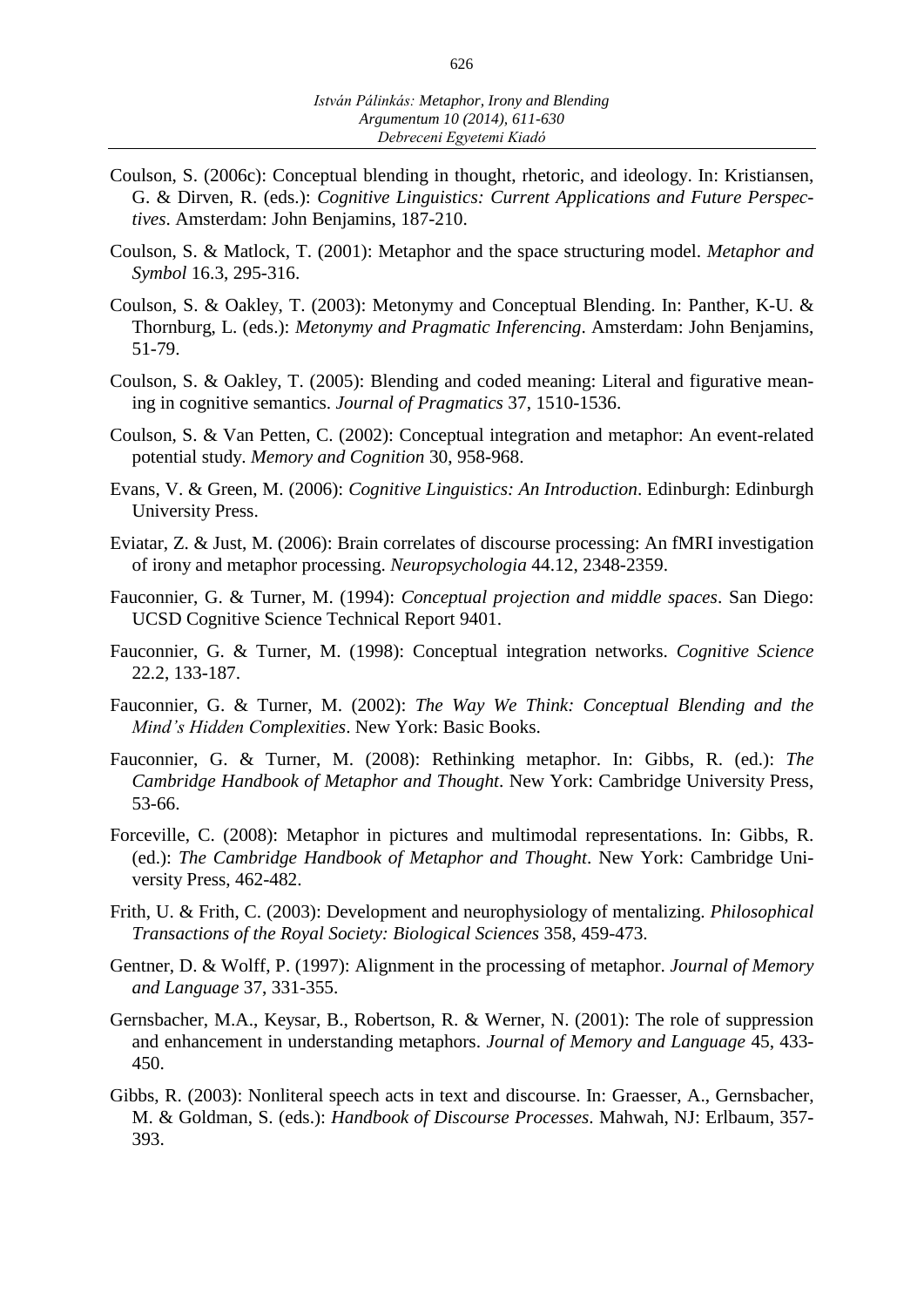- Gibbs, R. (2005): Embodiment in metaphorical imagination. In: Pecher, D. & Zwaan, R. (eds.): *Grounding Cognition: The Role of Perception and Action in Memory, Language and Thinking*. New York: Cambridge University Press, 65-92.
- Gibbs, R. & Colston, H. (2006): Figurative language. In: Traxler, M. & Gernsbacher, M. (eds.): *Handbook of Psycholinguistics*. London: Elsevier, 835-861.
- Gibbs, R. & O'Brien, J. (1991): Psychological aspects of irony understanding. *Journal of Pragmatics* 16, 523-530.
- Gildea, P. & Glucksberg, S. (1983): On understanding metaphor: The role of context. *Journal of Verbal Learning and Verbal Behavior* 22, 577-590.
- Giora, R. (2008): Is metaphor unique? In: Gibbs, R. (ed.): *The Cambridge Handbook of Metaphor and Thought*. New York: Cambridge University Press, 143-160.
- Giora, R., Zaidel, E., Soroker, N., Batori, G. & Kasher, A. (2000): Differential effects of rightand left-hemisphere damage on understanding sarcasm and metaphor. *Metaphor and Symbol* 15.1&2, 63-83.
- Glucksberg, S. (2003): The psycholinguistics of metaphor. *TRENDS in Cognitive Sciences* 7.2, 92-96.
- Glucksberg, S. (2008): How metaphors create categories quickly. In: Gibbs, R. (ed.): *The Cambridge Handbook of Metaphor and Thought*. New York: Cambridge University Press, 67-83.
- Glucksberg, S. Gildea, P. & Bookin, H. (1982): On understanding nonliteral speech: Can people ignore metaphors? *[Journal of Verbal Learning and Verbal Behavior](http://www.sciencedirect.com/science/journal/00225371)* 21.1, 85-98.
- Glucksberg, S., Newsome, M. & Goldvarg, Y. (2001): Inhibition of the literal: Filtering metaphor-irrelevant information during metaphor comprehension. *Metaphor and Symbol* 16.3&4, 277-293.
- Grady, J., Oakley, T. & Coulson, S. (1999): Conceptual blending and metaphor. In: Gibbs, R. (Ed.): *Metaphor in Cognitive Linguistics*. Amsterdam: John Benjamins, 420-440.
- Grice, P. (1975): Logic and conversation. In: Cole, P. & Morgan, J. (eds.): *Syntax and Semantics: Speech Acts* (Vol. 3). New York: Academic Press, 41-58.
- Grice, P. (1978): Further notes on logic and conversation. In: Cole, P. (ed.): *Syntax and Semantics: Pragmatics* (Vol. 9). New York: Academic Press, 113-128.
- Griffin, R., Friedman, O., Ween, J., Winner, E., Happé, F. & Brownell, H. (2006): Theory of mind and the right cerebral hemisphere: Refining the scope of impairment. *Laterality* 11.3, 195-225.
- Happé, F. (1993): Communicative competence and theory of mind in autism: A test of relevance theory. *Cognition* 48.2, 101-119.
- Holyoak, K. & Thagard, P. (1989): Analogical mapping by constraint satisfaction. *Cognitive Science* 13, 295-355.
- Imaz, M. & Benyon, D. (2007): *Designing with Blends*. MIT Press.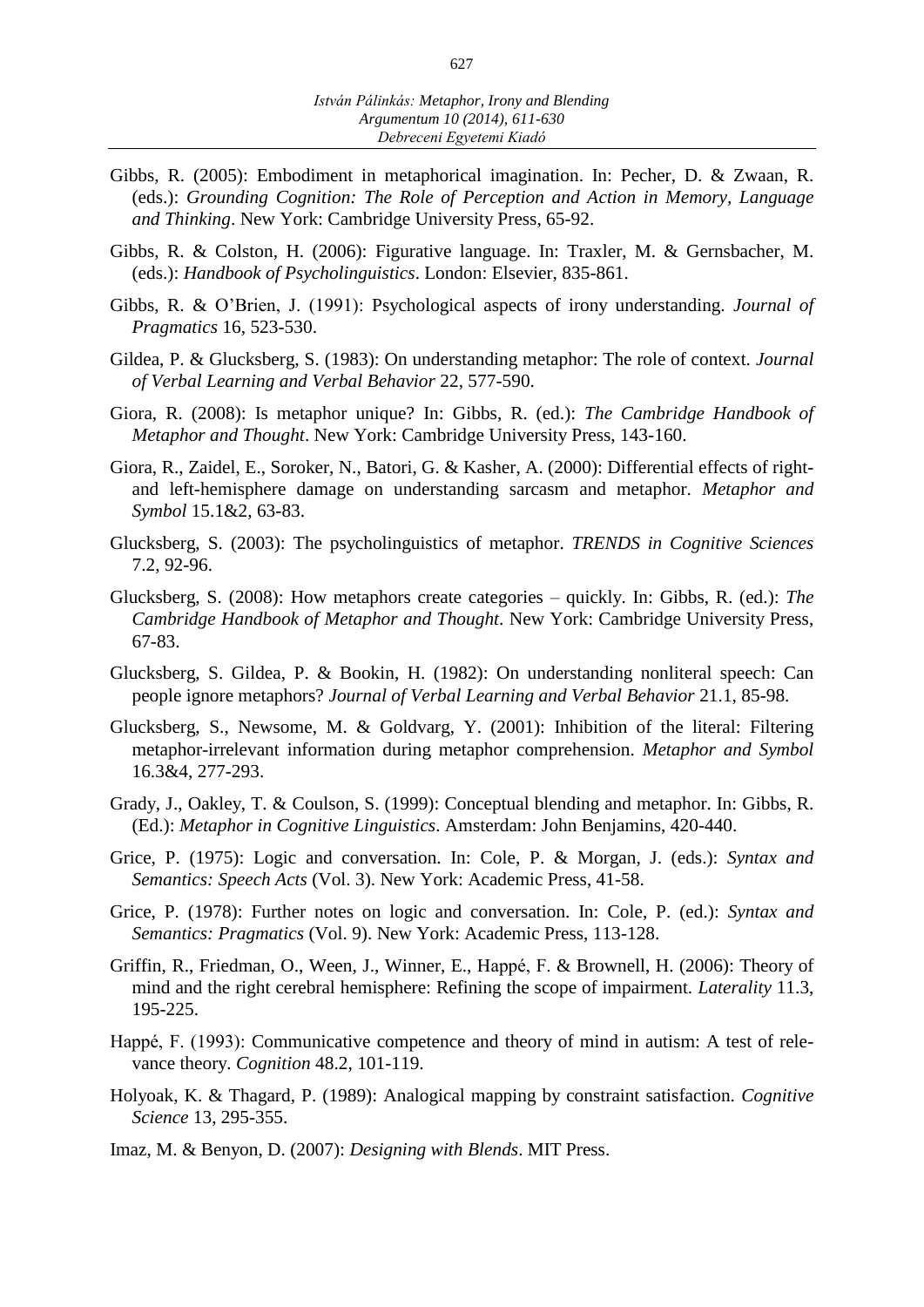- Janicki, K. (2006): *Language Misconceived: Arguing for Applied Cognitive Sociolinguistics*. New Jersey: Lawrence Erlbaum Associates.
- Johnson, C. (1999): Metaphor vs. conflation in the acquisition of polysemy: The case of SEE. In: Hiraga, M., Sinha, C. & Wilcox, S. (eds.): *Cultural, Typological and Psychological Perspectives in Cognitive Linguistics*. Amsterdam: John Benjamins, 155-169.
- Katz, A. (2005): Discourse and social-cultural factors in understanding nonliteral language. In: Colston, H. & Katz, A. (eds.): *Figurative Language Comprehension: Social and Cultural Influences*. Mahwah, NJ: Erlbaum and Associates, 183-207.
- Katz, A., Turner, M., Gibbs, R. & Cacciari, C. (1998): Counterpoint commentary. In: Katz, A., Cacciari, C., Gibbs, R. & Turner, M. (eds.): *Figurative Language and Thought*. New York: Oxford University Press, 158-192.
- Kazmerski, V., Blasko, D. & Dessalegn, B. (2003): ERP and behavioral evidence of individual differences in metaphor comprehension. *Memory and Cognition* 31.5, 673-689.
- Keysar, B. (1989): [On the functional equivalence of literal and metaphorical interpretations.](http://psychology.uchicago.edu/people/faculty/keysar/1_jml89.pdf)  *[Journal of Memory and Language](http://psychology.uchicago.edu/people/faculty/keysar/1_jml89.pdf)* 28, 375-385.
- Kintsch, W. (2000): Metaphor comprehension: A computational theory. *Psychonomic Bulletin & Review* 7, 257-266.
- Kintsch, W. (2008): How the mind computes the meaning of metaphor. In: Gibbs, R. (ed.): *The Cambridge Handbook of Metaphor and Thought*. New York: Cambridge University Press, 129-142.
- Kintsch, W. & Bowles, A. (2002): Metaphor comprehension: What makes a metaphor difficult to understand? *Metaphor and Symbol* 17.4, 249-262.
- Knox, N. (1961): *The Word Irony and Its Context, 1500-1755*. Durham, NC: Duke University Press.
- Kövecses, Z. (2002): *Metaphor: A Practical Introduction*. New York: Oxford University Press.
- Kövecses, Z. (2005): *Metaphor in Culture: Universality and Variation*. New York: Cambridge University Press.
- Kreuz, R. J. & Caucci, G. M. (2009): Social aspects of verbal irony use. In: Pishwa, H. (ed.): *[Language and Social Cognition](http://www.amazon.com/Language-Social-Cognition-Expression-Linguistics/dp/3110205866/ref=sr_1_1?ie=UTF8&s=books&qid=1254531768&sr=8-1)*. Berlin: Mouton de Gruyter, 325-345.
- Kreuz, R. J. & Glucksberg, S. (1989): How to be sarcastic: The echoic reminder theory of verbal irony. *Journal of Experimental Psychology: General* 118, 374-386.
- Kreuz, R. J., Kassler, M. A., Coppenrath, L. & McLain Allen, B. (1999): Tag questions and common ground effects in the perception of verbal irony. *Journal of Pragmatics* 31, 1685- 1700.
- Lakoff, G. (1990): The Invariance Hypothesis: Is abstract reason based on images schemas? *Cognitive Linguistics* 1.1, 39-74.
- Lakoff, G. (2007): The contemporary theory of metaphor. In: Evans, V., Bergen, B. & Zinken, J. (eds.): *The Cognitive Linguistics Reader*. Equinox Publishing Ltd, 267-315.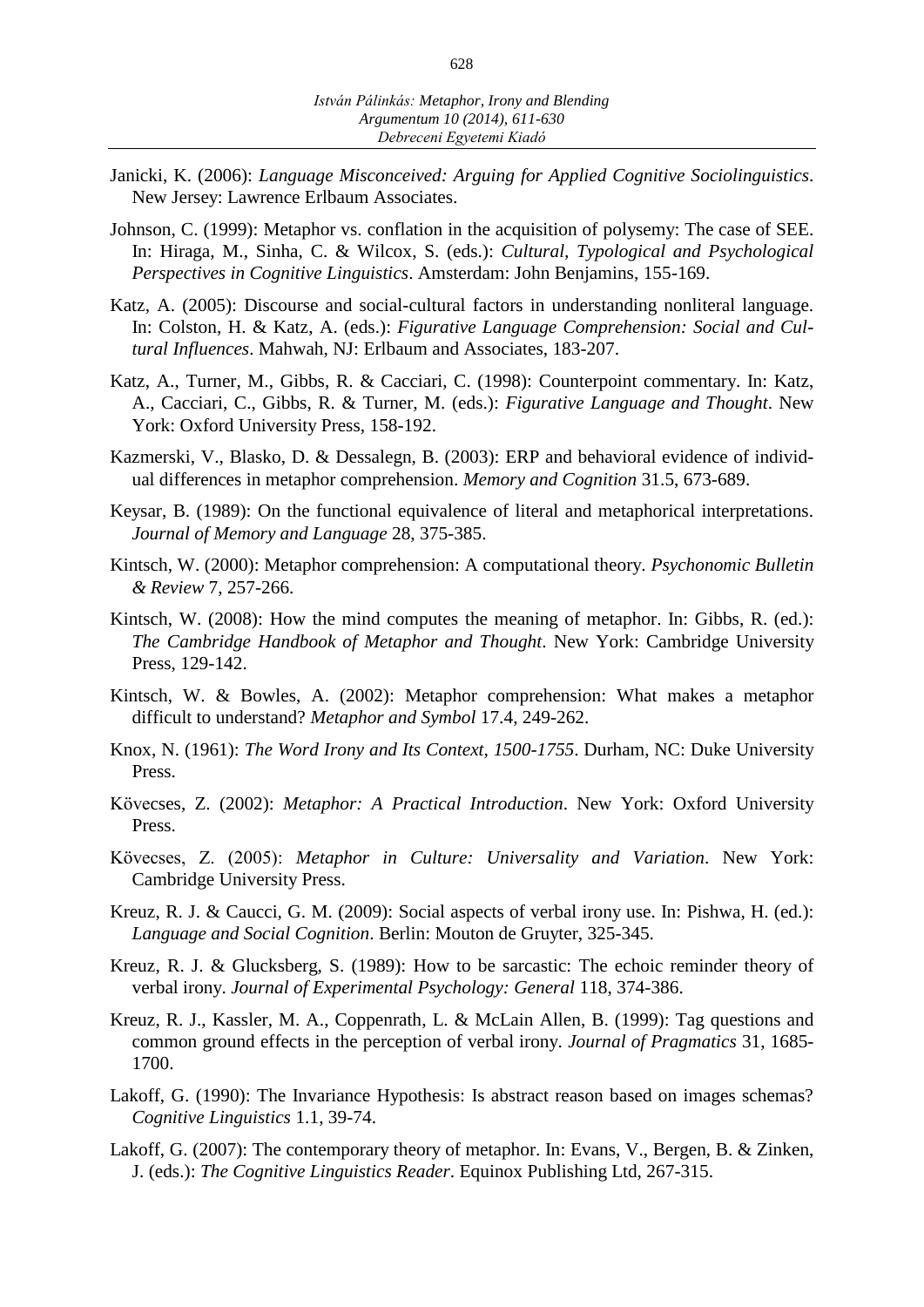- Lakoff, G. (2008): The neural theory of metaphor. In: Gibbs, R. (ed.): *The Cambridge Handbook of Metaphor and Thought*. New York: Cambridge University Press, 17-38.
- Lakoff, G. & Johnson, M. (1980): *Metaphors We Live By*. Chicago: University of Chicago Press.
- Marks, L. (1982): Bright sneezes and dark coughs, loud sunlight and soft moonlight. *Journal of Experimental Psychology: Human Perception and Performance* 8.2, 177-193.
- Mashal, N., Faust, M., Hendler, T. & Jung-Beeman, M. (2007): An fMRI investigation of the neural correlates underlying the processing of novel metaphoric expressions. *Brain & Language* 100.2, 115-126.
- Nilsen, A. & Nilsen, D. (2000): *Encyclopedia of Humor and Comedy*. Westport, CT: Greenwood Press.
- Oakley, T. (1998): Conceptual blending, narrative discourse, and rhetoric. *Cognitive Linguistics* 9.4, 321-360.
- Pálinkás, I. (2008): The 'pragmatic' blend. *Argumentum* 4, 204-213.
- Pálinkás, I. (2014): Blending and folk theory in an explanation of irony. *Review of Cognitive Linguistics* 12.1, 64-98.
- Pelyvás , P. (2002): The development of modal meanings in English: Metaphorical extension or conceptual blending? In: Vadon, L. (ed.): *HUSSE Papers 2001. Proceedings of the Fifth Biennial Conference*. Eger: IEAS, Eszterházy Károly College, 459-475.
- Pynte, J., Besson, M., Robinchon, F. & Poli, J. (1996): The time-course of metaphor comprehension: an event-related potential study. *Brain & Language* 55, 293-316.
- Rapp, A., Mutschler, D., Wild, B., Erb, M., Lengsfeld, I., Saur, R., et al. (2010): Neural correlates of irony comprehension: The role of schizotypal personality traits. *Brain & Language* 113.1, 1-12.
- Regel, S., Coulson, S. & Gunter, T. (2010): The communicative style of a speaker can affect language comprehension? ERP evidence from the comprehension of irony. *Brain Research* 1311, 121-135.
- Reich, H. (2002): *Developing the Horizons of the Mind: Relational and Contextual Reasoning and the Resolution of Cognitive Conflict*. Cambridge, England: Cambridge University Press.
- Shen, Y. (1989): Symmetric and asymmetric comparisons. *Poetics* 18.6, 517-536.
- Shamay-Tsoory, S. & Aharon-Peretz, J. (2007): Dissociable prefrontal networks for cognitive and affective theory of mind: A lesion study. *Neuropsychologia* 45.13, 3054-3067.
- Slingerland, E. (2008): *What Science Offers the Humanities: Integrating Body and Culture*. New York: Cambridge University Press.
- Sperber, D. & Wilson, D. (1981): Irony and the use-mention distinction*.* In: Cole, P. (ed.): *Radical Pragmatics*. New York: Academic Press, 295-318.